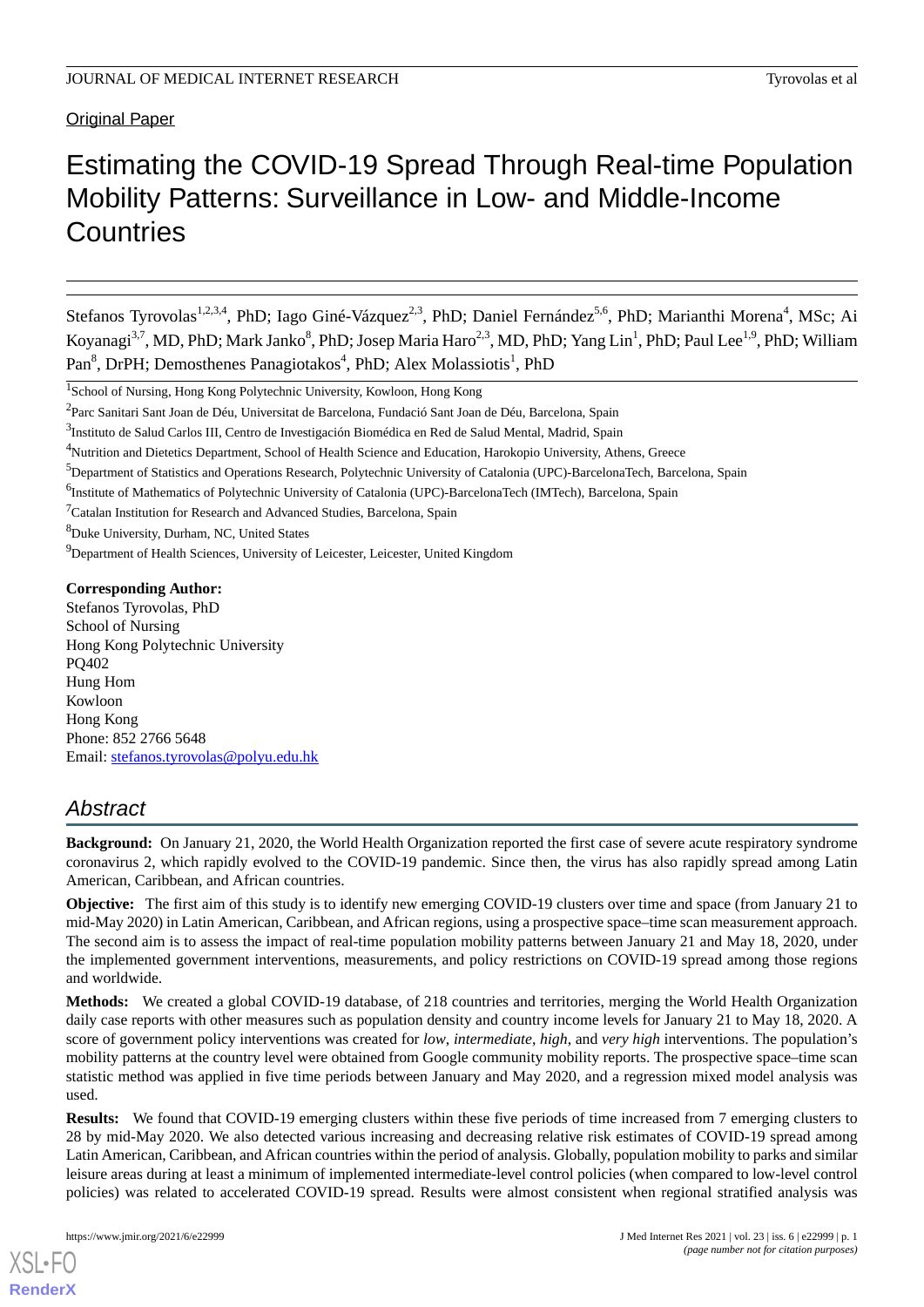applied. In addition, worldwide population mobility due to working during high implemented control policies and very high implemented control policies, when compared to low-level control policies, was related to positive COVID-19 spread.

**Conclusions:** The prospective space–time scan is an approach that low-income and middle-income countries could use to detect emerging clusters in a timely manner and implement specific control policies and interventions to slow down COVID-19 transmission. In addition, real-time population mobility obtained from crowdsourced digital data could be useful for current and future targeted public health and mitigation policies at a global and regional level.

#### *(J Med Internet Res 2021;23(6):e22999)* doi:  $10.2196/22999$

#### **KEYWORDS**

COVID-19; transmission; digital public health; social distancing; policy; mobile data; estimate; real-time; pattern; surveillance; low and middle-income countries; emerging countries; database; surveillance

## *Introduction*

On January 30, 2020, the World Health Organization (WHO) declared COVID-19 as a Public Health Emergency of International Concern and later characterized it as a pandemic [[1\]](#page-12-0). On January 21, 2020, the WHO published the first situation report, announcing the first cases of pneumonia of unknown etiology detected in Wuhan City on December 31, 2019 [\[2](#page-12-1)]. By May 18, 2020, more than 200 countries reported confirmed cases of COVID-19 [\[2](#page-12-1),[3\]](#page-12-2). Among them, there were several Latin American, Caribbean, and African countries with limited resources to monitor, manage, and treat COVID-19. The first signs of virus spread were delayed among these regions compared with Europe, Asia, and North America [[2](#page-12-1)[,4\]](#page-12-3).

Several government interventions have already been implemented to prevent and contain the alarming propagation of COVID-19 [\[5,](#page-12-4)[6\]](#page-12-5). Each country has applied its own disease control measures, which vary by specific policy and implementation timing. Some countries initially implement a *lower* level of measures and policies, while others are adopting *stricter* ones. Government health and social distancing policies are evolving rapidly based on the COVID-19 transmission in each region. Policies range from traveler's temperature checks and medical screening at each country's entry point and public school closures to quarantining an entire country. Various Latin American and African countries adopted COVID-19 restriction policies rapidly [\[7](#page-13-0)]. Barriers such as the effectiveness of social distancing measures among low-income and middle-income countries (LMICs) have been pointed out [[8\]](#page-13-1). For these reasons, global and local health policy makers and international organizations have said that the lack of health and government resources among these regions would pose barriers and challenges to halt virus spread.

Space–time surveillance is a methodology [[9\]](#page-13-2) that could be of use among Latin American and African regions to identify and list locations in an emergency, apply the strictest public health measures, and allocate resources. The space–time scan statistic technique is able to detect *dynamic* or emerging clusters of COVID-19, which can be used for targeted monitoring during the outbreak [\[10](#page-13-3)]. Since COVID-19 data are updated daily, this method could contribute to timely monitoring of the pandemic among various areas such as Latin American and African regions. In addition to statistical approaches, digital technology [[11](#page-13-4)[,12](#page-13-5)] could be used to understand population mobility and to assess the effectiveness of government policies or the

[XSL](http://www.w3.org/Style/XSL)•FO **[RenderX](http://www.renderx.com/)** re-evaluation of specific strategies. During the COVID-19 outbreak, smartphone software can provide information (in an anonymous way and at the country level) [\[13](#page-13-6)] on various characteristics of population mobility (eg, workplaces or parks). This information could be of use among countries and specifically in resource-limited settings to understand rapidly whether the government restrictions need enhancements or corrections.

In the early stage of the COVID-19 spread in the United States, prospective scan statistic methodology detected the *active* cluster in New York State, marking the area that needed specific attention [[10\]](#page-13-3). To the best of our knowledge during COVID-19, except in the United States, the prospective scan method has not been applied elsewhere, though it could be a useful monitoring and intervention–decision tool. In addition, the collective effect sizes of population mobility patterns under the social distancing government policies are empirically unknown, particularly in low-income countries (LICs) and middle-income countries (MICs) with differential population vulnerability (ie, poverty, lack of resources, and health infrastructure). Given the information regarding effective treatment schemes and population vaccination going forward slowly and taking into account the delays in deliveries among countries, detection of emerging clusters among these regions will make a substantial contribution [[14\]](#page-13-7) to the field facilitating the translation of knowledge and implementation of evidence into COVID-19 practice and policy at the country level. In addition, it will guide authorities globally and among low- and middle-income countries (LMICs) to enhance and update if necessary the applied COVID-19 containment policies based on real-time population mobility. The first aim of this study, therefore, is to identify new emerging space–time COVID-19 clusters implementing space–time surveillance among Latin American, Caribbean, and African countries, applying a prospective space–time scan statistic methodology. This technique is a well-known method for detecting clusters of health-related events in the space–time dimension [[10\]](#page-13-3). Our available data extends until May 18, 2020. Thus, we report results applying the prospective space–time scan statistic in five time periods to monitor the emerging clusters when adding updated case data: (1) January 21 to March 15, (2) January 21 to March 31, (3) January 21 to April 15, (4) January 21to April 30, and (5) January 21 to May 15. The second aim is to assess the impact of real-time population mobility patterns between January 21 and May 18 under the implemented government interventions,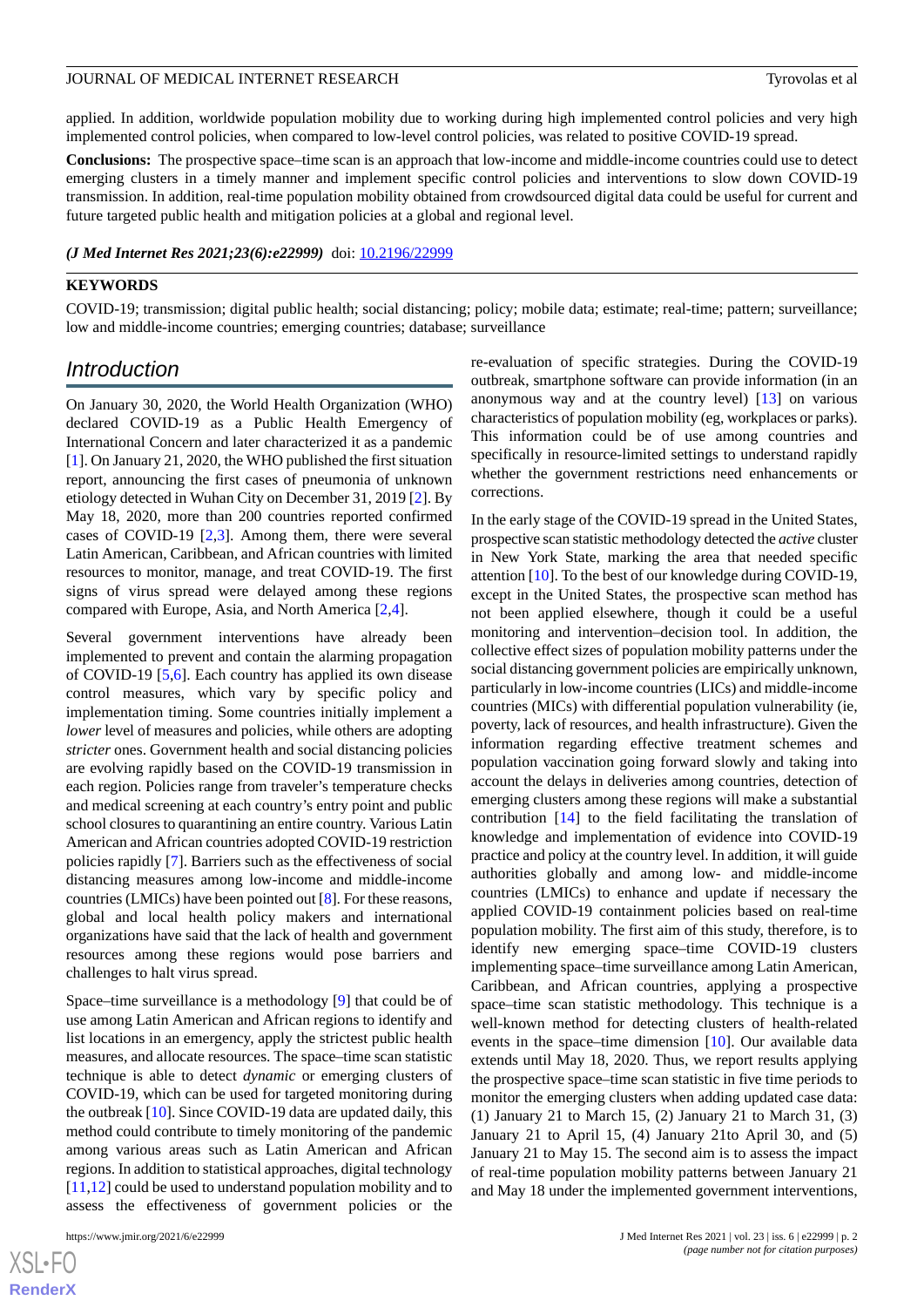measurements, and policy restrictions on COVID-19 spread among Latin American, Caribbean, and African countries as well as globally. This study focuses its analysis on Latin American, Caribbean, and African countries (as a sample of LMICs) among other Asian-Pacific regions due to the excessive COVID-19 transmission in these areas. This study could serve as a learning tool presenting new information on virus surveillance and its timely detection among countries and regions with limited resources at their disposal, while population mobility patterns will facilitate public health authorities to design targeted social distancing strategies instead of *horizontal* lockdowns or social distancing measures. Results of this study in combination with lessons from other countries' experiences [[15\]](#page-13-8) could be helpful for policy makers at regional and international level.

## *Methods*

## **Study Design**

We conducted a retrospective observational longitudinal study. We obtained data on COVID-19 propagation and related risk factors from 218 countries and territories (as reported by the WHO). We compiled a data set of COVID-19 daily cases and deaths spanning the period January 21 to May 18, 2020, based on the most recent publicly available population-level information (by country), as reported by the WHO [\[2](#page-12-1)]. This study was approved by Parc Sanitari Sant Joan de Déu, Ethics Committee (PIC-67-20, Barcelona, Spain) and conformed to the ethical guidelines of the 1975 Declaration of Helsinki.

## **COVID-19 International Data**

The WHO daily situation reports were used from January 21 to May 18, 2020, to assess disease transmission internationally [[2\]](#page-12-1). Data on daily confirmed cases, total confirmed cases, daily confirmed deaths, total confirmed deaths, transmission classification, and time since the last reported case were compiled for 218 countries and territories. Case classifications were based on the WHO case definitions for COVID-19. Transmission was classified into three distinct groups to capture changes in the classification that the WHO applied during these 4 months: community transmission, transmission under investigation, and sporadic clusters transmission (includes sporadic transmission, clusters, and local transmission) [[2\]](#page-12-1). Cases identified in cruise ships were excluded from the analysis, while cases among China's provinces were grouped together. Cases in Hong Kong, Macao, and Taiwan special administrative regions of China were classified separately since they applied different government interventions and policy measures than mainland China. Based on the WHO database, Puerto Rico was classified separately from the United States as was the case for other territories.

## **Countries' Government Interventions, Health Policy, and Restriction Measures**

Each country's health and government policy measures were obtained as announced from each country's official source after January 21, 2020. If this was not feasible, the information was obtained from local media sources and was cross-checked with at least two sources (where possible). Additionally, two

researchers cross-validated the obtained information to ensure the highest accuracy. This information was then validated using the WHO global tracking database on governments'COVID-19 response as the gold standard database [[16\]](#page-13-9). Based on this information, a four-level health and government policy interventions and measures score was created, ranging from 0 to 3, which represented *low*, *intermediate*, *high*, and *very high* intervention levels [[17\]](#page-13-10). These intervention and control policy categories were formed following already announced alert classification systems [\[18](#page-13-11)] and other international COVID-19 government response data and methodologies [[19](#page-13-12)[,20](#page-13-13)].

## **Other Baseline Assessments by Country**

## *Index for Risk Management and World Bank Income Classification*

Information regarding threat detection and risk assessment were obtained from the Index for Risk Management (INFORM) Epidemic Risk Index [\[21](#page-13-14)], developed by the EU Joint Research Centre in collaboration with the WHO, and was used as a measure of each country's epidemic preparedness. The INFORM index ranged from 0 to 10, and higher scores corresponded to a lower epidemic preparedness risk of a country. More detail about the development of this index can be found elsewhere [[21\]](#page-13-14).

The World Bank income classification system was also used to classify each of the 218 countries' income (high-income countries, upper-income countries, lower middle–income countries, and low-income countries) [[22\]](#page-13-15). COVID-19 testing policy in each country was assessed as the number of days that each country started implementing COVID-19 tests in the population and as the number of days that each country implemented tracing strategies for COVID-19 cases. Information on these items was obtained from publicly available sources [[20\]](#page-13-13).

## *Cell Phones and Community Mobility Reports*

The population's mobility patterns at the country level were obtained from Google community mobility reports. These reports are publicly available [\[23](#page-13-16)] and present movement trends over time by geography and across different place categorization such as retail and recreation places, groceries and pharmacies, parks and other similar places, transit stations, workplaces, and residential areas. Specifically, as described by Google reports, retail and recreation grouping correspond to mobility trends for places such as restaurants, cafés, shopping centers, theme parks, museums, libraries, and movie theaters. Groceries and pharmacies reports mobility trends for places such as grocery markets, food warehouses, farmers markets, specialty food shops, drug stores, and pharmacies. The parks category encompasses mobility trends for places such as national parks, public beaches, marinas, dog parks, plazas, and public gardens. In addition, transit station cluster marks mobility trends for places such as public transport hubs (eg, subway, bus, and train stations). The workplace classification corresponds to the mobility trend for places of work. Finally, the residential cluster encompasses mobility trends for staying at home. These reports show how visits and length of stay at different places change compared to a specific reference period (a reference period

 $XS$ -FO **[RenderX](http://www.renderx.com/)**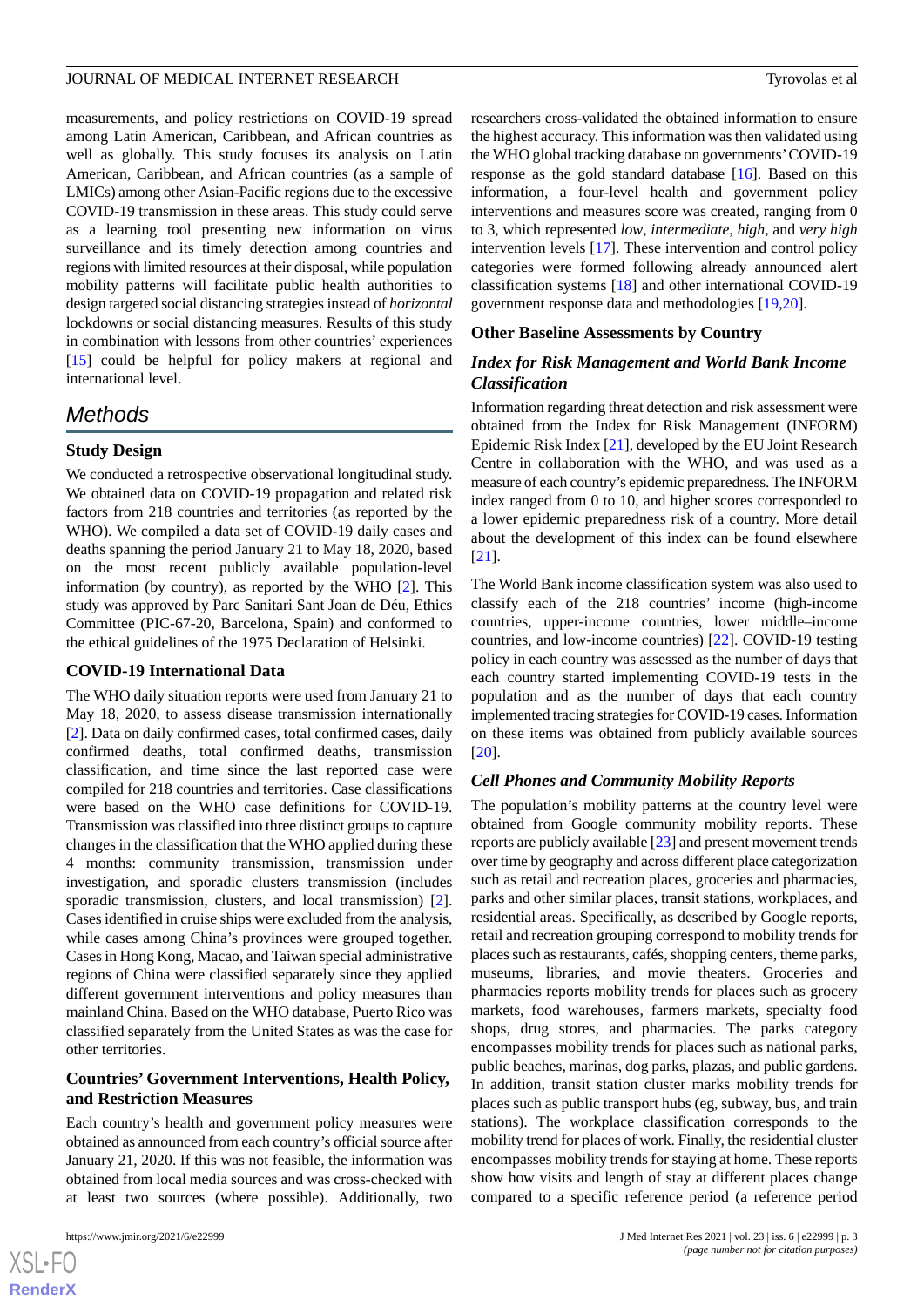defined by Google as, for example, January 3 to February 6, 2020). Data in these reports are generated using aggregated anonymized sets of data from users that turned on the location history setting.

Of the 218 countries and territories, 179 had complete data and were selected for the adjusted analysis. In this analysis, only COVID-19 daily new cases were analyzed. Analysis was applied globally only between real-time population mobility patterns and COVID-19 spread, while the rest of the analysis was restricted for the regions of Latin America, the Caribbean, and Africa. By May 15, 2020, we calculated the standardized incidence ratios (SIRs) [\[24](#page-13-17)] for 4 countries (Brazil, Peru, Uganda, and Nigeria) to compare and validate the accuracy of our prospective space–time models. COVID-19 SIR estimations were calculated as the ratio of observed counts to the expected counts.

#### **Statistical Analysis**

Based on the literature review, government interventions are not having an immediate effect on COVID-19 spread; for this reason, we considered their time scheduling based on a starting time point t0, with the addition of a seven-day lag  $[25]$  $[25]$ . These time lag effects only concern the modeling process via a mixed model approach, as it is when our analysis tested the government control policies.

## *Prospective Space–Time Scan Statistic*

The early detection of emerging COVID-19 space–time clusters was determined using a prospective version of the space–time scan statistic approach [[9](#page-13-2)]. The method helps to identify COVID-19 clusters in the space–time dimension, which have a significant relative risk (RR) at the end of the study period [[10\]](#page-13-3). The general assumption is that the number of COVID-19 cases follows a Poisson distribution with a constant risk, which is proportional to the at-risk population of each corresponding country or territory over the geographic region under study.

This approach works using cylinders that move and scan the region of interest looking for potential space–time clusters of COVID-19 cases. The center of the cylinder is defined as the centroid of each country in the region of interest. The general working function of this technique can be summarized as follows: an unknown large number of cylinders of different spatial and temporal sizes are generated around each centroid until the maximum spatial and temporal thresholds are reached; the observed and expected case counts are computed within each cylinder, which is derived from the total number of centroids captured in each cylinder.

In this manner, the RR is defined as having more observed than expected COVID-19 cases within each cylinder. We determined the elevated RR of COVID-19 calculating maximum log-likelihood ratio tests. Furthermore, 100 runs of Monte Carlo testing were used to depict the empirical distribution of the log-likelihood ratio, assuming constant risk. This distribution allows us to assess the statistical significance of space–time clusters  $(P \text{ value} < .05)$ , and the cylinder with the largest log-likelihood ratio is the most likely cluster.

In our study, we reported the significant emerging clusters of COVID-19 at the country level for the Latin American, Caribbean, and African regions, and computed the estimated RR, which identifies the risk for the population to COVID-19 within a cluster in comparison with the risk outside of the cluster. Moreover, five time periods were monitored: (1) January 21 to March 15; (2) January 21 to March 31; (3) January 21 to April 15; (4) January 21 to April 30; and (5) January 21 to May 15, 2020.

This analysis was carried out using the R package *scanstatistics* in R version 3.6.3 (R Foundation for Statistical Computing) and follows previous prospective scan statistic work [\[9](#page-13-2),[10](#page-13-3)[,26](#page-13-19)].

#### *Mixed Models Analysis*

We also fitted a negative binomial (NB) mixed model, with daily new COVID-19 cases as the outcome. The model accounts for a linear trend with respect to time since the appearance of the first COVID-19 case, taking into account the varying secular trends across regions and the treatment–effect heterogeneity across time, and was adjusted for the countries' preparedness in epidemics (INFORM index), COVID-19 testing policy, COVID-19 type of transmission for each country through time, populations' real-time mobility patterns, their interaction with each level of government control policy, and the country's income level. In this mixed model, all the predictors are assumed to be fixed effects; however, the intercept includes a country-level random effect term. As offset, the natural logarithm of the total population was added to the generalized linear predictor function of the NB component to account for the variable number of daily new COVID-19 cases per country population. Models were tested globally and regionally (for Latin American, Caribbean, and African countries). The maximum likelihood estimation procedure was used to fit all multilevel analysis models. In this mixed model, only three out of five real-time mobility patterns for workplaces, parks, and similar places as well as mobility for food and drug supplies were applied to avoid collinearity, as the correlation among the mobility variables was higher than 0.70. Mixed model analysis was carried out using the R package g*lmmTMB* in R Version 3.6.3 [[27\]](#page-13-20).

## *Validation Analysis*

First, the predicted validity of the prospective scan statistic model was tested evaluating the relation between the RRs of the prospective scan statistic and the SIR estimations using Pearson rho coefficients. Second, we used the Man-Whitney *U* test to explore the increase in mean COVID-19 cases before and after April 15, 2020, and then, we checked if the prospective scan had predicted a potential COVID-19 cluster. We followed classical reported criteria to classify a correlation as weak  $(\leq 0.3)$ , moderate (0.4-0.6), and strong  $(≥0.7;$  coefficients are presented as absolute values) [[28\]](#page-13-21). All *P* values are based on two-sided tests. A  $P$  value  $\leq 0.05$  was considered as significant.

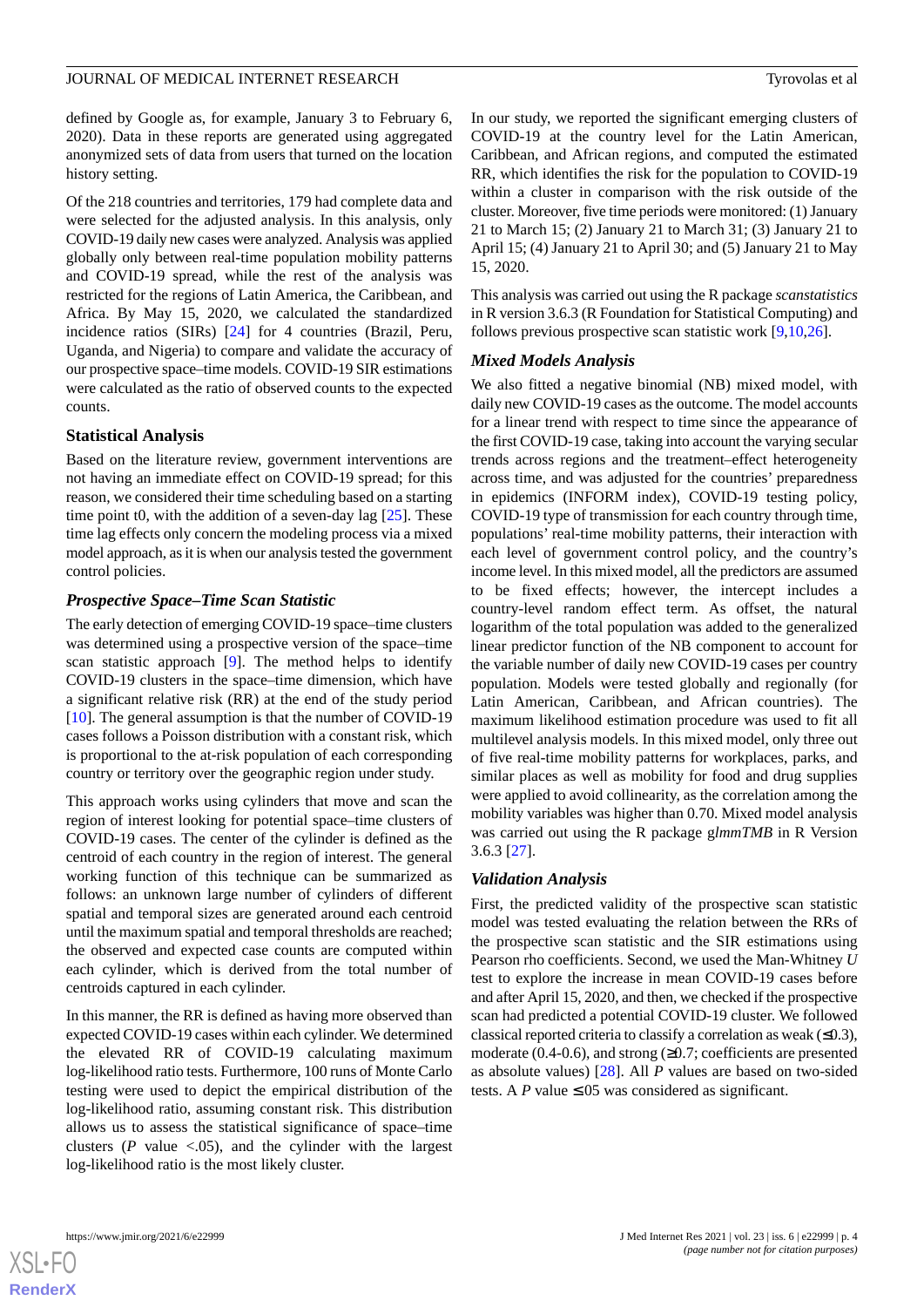## *Results*

## **Prospective Scan Statistics and Emerging Country-Level Results Between January 21 and May 15 for Latin America, the Caribbean, and Africa**

[Tables 1](#page-5-0) and [2](#page-6-0) provide the characteristics of the significant COVID-19 emerging space–time clusters at the country level among LMICs, from January 21 to May 15, 2020. Analyzing COVID-19 spread between January 21 to March 15, 7 major clusters among Latin American, Caribbean, and African countries were revealed. For the Latin American and Caribbean countries, cluster 1 included 15 countries with a RR>1 (ie, having more observed than expected COVID-19 cases). Saint Kitts and Nevis (cluster 3) showed an extremely elevated RR of 19.31 (*P*<.001). Exploring the African region during the same period, cluster 4 integrated most of the countries with a RR of 9.46 (*P*<.001), and cluster 5 encompassed Madagascar, Mauritius, Mayotte, Reunion, and Seychelles with a RR of 21.35 (*P*<.001). Rwanda and Uganda were grouped in cluster 6 and Sudan in cluster 7. Both these clusters marked the most elevated RR (cluster 6: RR 37.75, *P*<.001; cluster 7, RR 45.75, *P*<.001; Figures S1 and S2 in [Multimedia Appendix 1](#page-12-6)).

Using data for the period of January 21 to March 31, 2020, allowed us to assess the evolution of COVID-19 spread among LMICs. It was shown that the initial 7 emerging COVID-19 country clusters among Latin America, the Caribbean, and Africa, when the period of analysis extended for 15 days, were spread to 20 clusters. Cluster 5 that included only Antigua and Barbuda Island had the most elevated relative risk (RR 60.48; *P*<.001) followed by cluster 6 (Puerto Rico, Saint Maarten, and Virgin Islands) with a RR of 23.27 (*P*<.001) and cluster 8 (Dominica) with a RR of 21.85 (*P*<.001; Figures S3 and S4 in [Multimedia Appendix 1\)](#page-12-6).

Analyzing data from January 21 to April 15-30 and to May 15, 2020, it was shown that the spread was further extended with the evolution of time. Specifically, when the period of analysis extended to April 15, the virus spread was reported to 27 clusters among Latin America, the Caribbean, and Africa, and by April 30 and May 15, the emerging clusters were 29 and 28, respectively. For the period between January 21 to April 15 for Latin America and the Caribbean, the cluster with the highest RR was Chile (RR 18.02; *P*<.001), followed by Antigua and Barbuda (RR 14.22; *P*<.001), and Mexico (RR 14.07; *P*<.001). For Africa, the emerging clusters were Djibouti (RR 165.84; *P*<.001), followed by Mauritius (RR 136.05; *P*<.001) and Egypt (RR 52.20; *P*<.001). Focusing on the period between January 21 to April 30 and to May 15, we showed extended COVID-19 spread following similar patterns as previously mentioned (Figures S5-S10 in [Multimedia Appendix 1\)](#page-12-6).

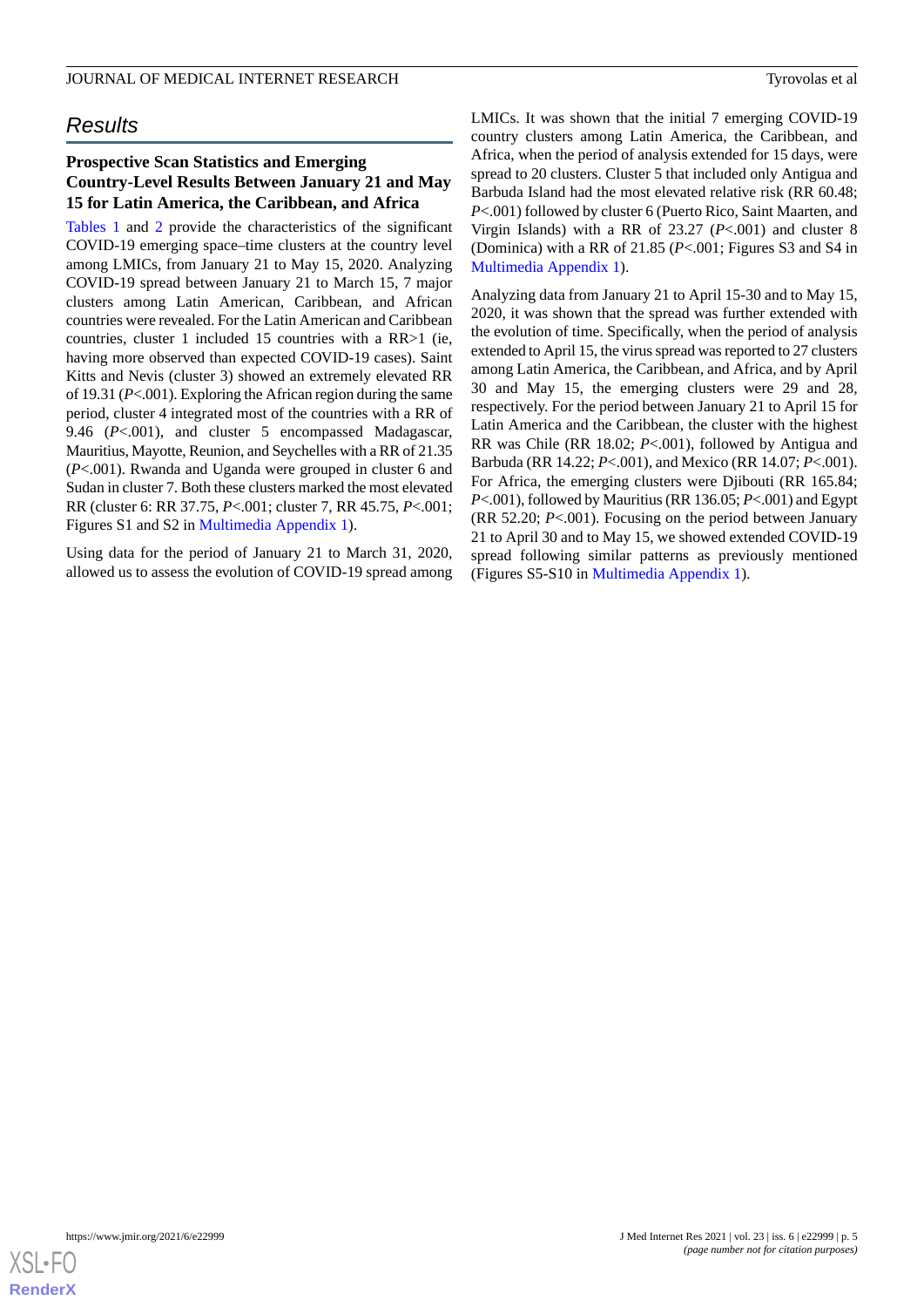<span id="page-5-0"></span>Table 1. Emerging COVID-19 space-time clusters and their RR for having more observed than expected COVID-19 cases, from January 21 to March 15 and March 31, 2020, at the country level within the Latin American, Caribbean, and African regions.

| Region, date range, and cluster number Cluster |                                                                                                                                                                                      | Duration          | $\ensuremath{\mathbf{R}}\ensuremath{\mathbf{R}}^{a,b}$ |
|------------------------------------------------|--------------------------------------------------------------------------------------------------------------------------------------------------------------------------------------|-------------------|--------------------------------------------------------|
| <b>Latin America and Caribbean</b>             |                                                                                                                                                                                      |                   |                                                        |
| January 21 to March 15                         |                                                                                                                                                                                      |                   |                                                        |
| $\mathbf{1}$                                   | Argentina, Bolivia, Brazil, Barbados, Colombia, Grenada, Guyana, Saint March 11-15, 2020<br>Lucia, Peru, Paraguay, Suriname, Trinidad, Uruguay, Saint Vincent,<br>Venezuela          |                   | 3.02                                                   |
| 2                                              | Bahamas, Belize, Costa Rica, Cuba, Cayman Islands, Ecuador,<br>Guatemala, Honduras, Haiti, Jamaica, Mexico, Nicaragua, Panama, El<br>Salvador, Turks and Caicos Islands              | March 9-15, 2020  | 4.04                                                   |
| 3                                              | Saint Kitts and Nevis                                                                                                                                                                | March 12-15, 2020 | 19.31                                                  |
| January 21 to March 31                         |                                                                                                                                                                                      |                   |                                                        |
| 1                                              | Bolivia, Colombia, Ecuador, Peru                                                                                                                                                     | March 17-31, 2020 | 11.61                                                  |
| $\overline{c}$                                 | Bahamas, Belize, Costa Rica, Cuba, Cayman Islands, Dominican Repub-<br>lic, Guatemala, Honduras, Haiti, Jamaica, Mexico, Nicaragua, Panama,<br>El Salvador, Turks and Caicos Islands | March 22-31, 2020 | 3.87                                                   |
| 3                                              | Barbados, Grenada, Trinidad, Saint Vincent                                                                                                                                           | March 22-31, 2020 | 2.53                                                   |
| 4                                              | Argentina, Chile, Paraguay, Uruguay                                                                                                                                                  | March 24-31, 2020 | 2.79                                                   |
| 5                                              | Antigua and Barbuda                                                                                                                                                                  | March 21-31, 2020 | 60.48                                                  |
| 6                                              | Puerto Rico, Saint Maarten, Virgin Islands                                                                                                                                           | March 20-31, 2020 | 23.27                                                  |
| 7                                              | Curacao                                                                                                                                                                              | March 27-31, 2020 | 2.99                                                   |
| 8                                              | Dominica                                                                                                                                                                             | March 22-31, 2020 | 21.85                                                  |
| 9                                              | Saint Lucia                                                                                                                                                                          | March 26-31, 2020 | 1.25                                                   |
| Africa                                         |                                                                                                                                                                                      |                   |                                                        |
| January 21 to March 15                         |                                                                                                                                                                                      |                   |                                                        |
| 4                                              | Benin, Burkina Faso, Ivory Coast, Algeria, Ghana, Guinea, Gambia,<br>Mali, Mauritania, Senegal, Sierra Leone, Togo                                                                   | March 6-15, 2020  | 9.46                                                   |
| 5                                              | Madagascar, Mauritius, Mayotte, Reunion, Seychelles                                                                                                                                  | March 13-15, 2020 | 21.35                                                  |
| 6                                              | Rwanda, Uganda                                                                                                                                                                       | March 9-15, 2020  | 37.75                                                  |
| 7                                              | Sudan                                                                                                                                                                                | March 13-15, 2020 | 45.75                                                  |
| <b>January 21 to March 31</b>                  |                                                                                                                                                                                      |                   |                                                        |
| 10                                             | Madagascar, Mozambique, Mauritius, Mayotte, Reunion, Seychelles                                                                                                                      | March 17-31, 2020 | 8.75                                                   |
| 11                                             | Rwanda, Uganda                                                                                                                                                                       | March 18-31, 2020 | 34.34                                                  |
| 12                                             | Benin, Burkina Faso, Ivory Coast, Algeria, Ghana, Guinea, Gambia,<br>Mali, Mauritania, Senegal, Sierra Leone, Togo                                                                   | March 19-31, 2020 | 3.83                                                   |
| 13                                             | Botswana                                                                                                                                                                             | March 15-31, 2020 | 6.92                                                   |
| 14                                             | <b>Equatorial Guinea</b>                                                                                                                                                             | March 21-31, 2020 | 5.91                                                   |
| 15                                             | Djibouti                                                                                                                                                                             | March 22-31, 2020 | 31.00                                                  |
| 16                                             | Egypt, Sudan                                                                                                                                                                         | March 20-31, 2020 | 4.47                                                   |
| 17                                             | Guinea-Bissau                                                                                                                                                                        | March 30-31, 2021 | 3.27                                                   |
| 18                                             | Zambia                                                                                                                                                                               | March 26-31, 2020 | 13.84                                                  |
| 19                                             | Tanzania                                                                                                                                                                             | March 18-31, 2020 | 2.85                                                   |
| 20                                             | Morocco                                                                                                                                                                              | March 28-31, 2021 | 2.86                                                   |

<sup>a</sup>RR: relative risk estimate.

<sup>b</sup>All RRs have a *P* value <.001

**[RenderX](http://www.renderx.com/)**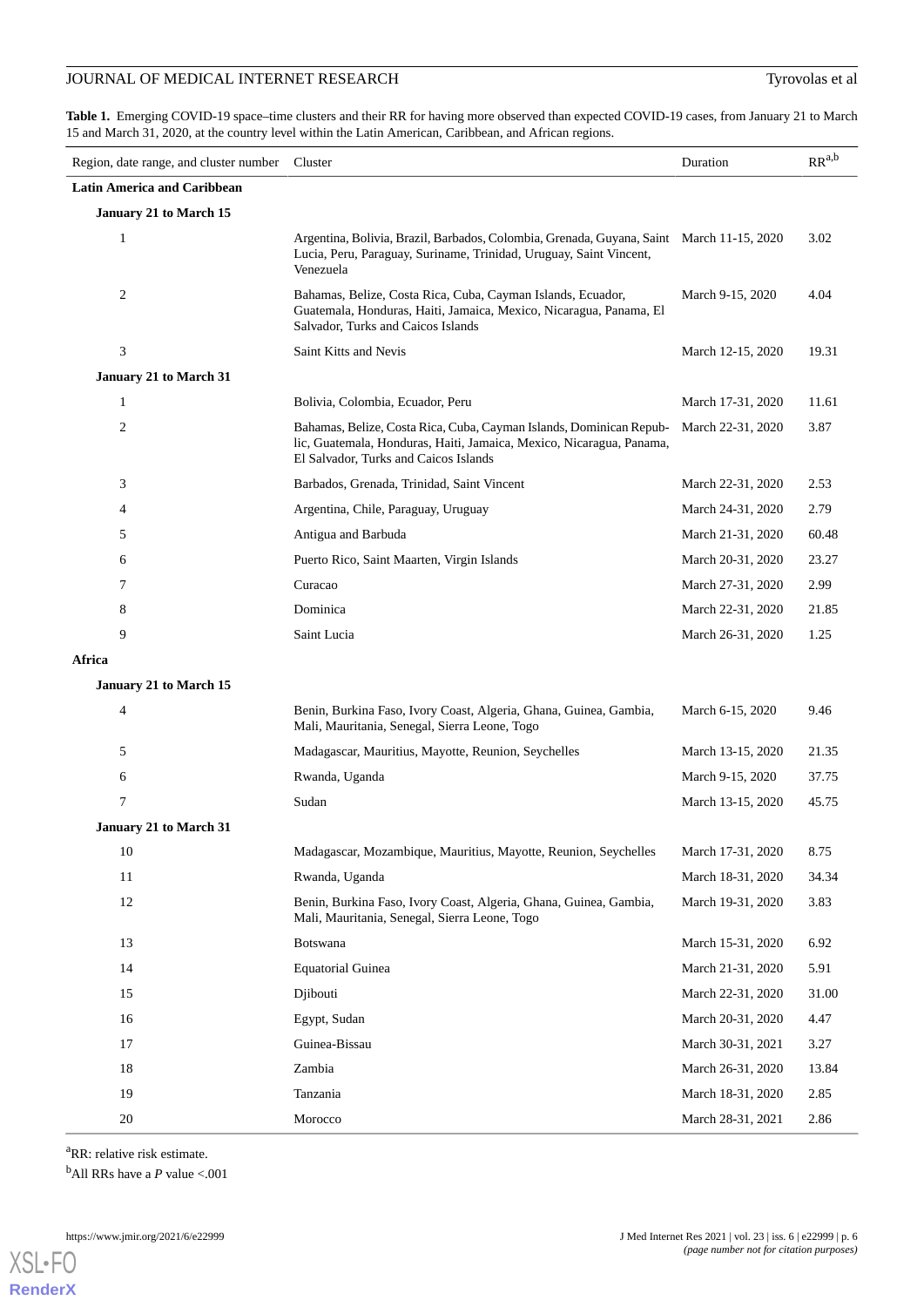<span id="page-6-0"></span>**Table 2.** Emerging COVID-19 space–time clusters and their RR for having more observed than expected COVID-19 cases from January 21 to April 15, April 30 and May 15, 2020, at the country level within the Latin American, Caribbean, and African regions.

| Region, date range, and cluster number Cluster |                                                                                                                 | Duration                | $RR^{a,b}$ |
|------------------------------------------------|-----------------------------------------------------------------------------------------------------------------|-------------------------|------------|
| <b>Latin America and Caribbean</b>             |                                                                                                                 |                         |            |
| January 21 to April 15                         |                                                                                                                 |                         |            |
| $\mathbf{1}$                                   | Colombia, Costa Rica, Ecuador, Panama, Peru                                                                     | March 29-April 15, 2020 | 5.27       |
| $\mathbf{2}$                                   | <b>Barbados</b>                                                                                                 | March 31-April 15, 2020 | 2.81       |
| 3                                              | Mexico                                                                                                          | March 21-April 15, 2020 | 14.07      |
| $\overline{4}$                                 | Dominican Republic                                                                                              | March 22-April 15, 2020 | 5.94       |
| 5                                              | Puerto Rico, Saint Maarten, Virgin Islands                                                                      | March 22-April 15, 2020 | 9.88       |
| 6                                              | Antigua and Barbuda                                                                                             | March 21-April 15, 2020 | 14.22      |
| 7                                              | Saint Vincent                                                                                                   | March 17-April 15, 2020 | 2.08       |
| 8                                              | Chile                                                                                                           | March 29-April 15, 2020 | 18.02      |
| 9                                              | Curacao                                                                                                         | April 6-15, 2020        | 1.94       |
| 10                                             | Belize, Guatemala, El Salvador                                                                                  | March 22-April 15, 2020 | 4.54       |
| 11                                             | Bahamas, Cuba                                                                                                   | March 18-April 15, 2020 | 1.74       |
| 12                                             | Saint Lucia                                                                                                     | April 10-15, 2020       | 1.33       |
| 13                                             | Argentina, Uruguay                                                                                              | April 12-15, 2020       | 1.61       |
| 14                                             | Saint Kitts and Nevis                                                                                           | April 14-15, 2020       | 4.66       |
| 15                                             | Dominica                                                                                                        | March 22-April 15, 2020 | 3.98       |
| January 21 to April 30                         |                                                                                                                 |                         |            |
| $\mathbf{1}$                                   | Colombia, Ecuador, Panama, Venezuela                                                                            | April 7-30, 2020        | 5.85       |
| $\mathbf{2}$                                   | <b>Barbados</b>                                                                                                 | April 15-30, 2020       | 3.44       |
| 3                                              | Mexico                                                                                                          | March 21-April 30, 2020 | 7.64       |
| $\overline{4}$                                 | Dominican Republic                                                                                              | March 29-April 30, 2020 | 3.84       |
| 5                                              | Antigua and Barbuda, Dominica, Saint Kitts and Nevis, Saint<br>Lucia                                            | April 22-30, 2020       | 1.67       |
| 6                                              | Peru                                                                                                            | March 29-April 30, 2020 | 2.95       |
| 7                                              | Saint Maarten                                                                                                   | March 29-April 30, 2020 | 11.47      |
| 8                                              | Chile                                                                                                           | March 29-April 30, 2020 | 6.47       |
| 9                                              | Virgin Islands                                                                                                  | March 20-April 30, 2020 | 2.94       |
| 10                                             | El Salvador                                                                                                     | March 17-April 30, 2020 | 4.49       |
| 11                                             | Costa Rica                                                                                                      | April 28-30, 2020       | 1.26       |
| January 21 to May 15                           |                                                                                                                 |                         |            |
| $\mathbf{1}$                                   | Bolivia, Brazil, Barbados, Colombia, Grenada, Guyana, Peru,<br>Paraguay, Suriname, Trinidad, Uruguay, Venezuela | April 25-May 15, 2020   | 3.40       |
| $\boldsymbol{2}$                               | Panama                                                                                                          | April 14-May 15, 2020   | 8.28       |
| 3                                              | Ecuador                                                                                                         | April 7-May 15, 2020    | 5.32       |
| $\overline{4}$                                 | Mexico                                                                                                          | March 24-May 15, 2020   | 4.54       |
| 5                                              | Dominican Republic                                                                                              | April 8-May 15, 2020    | 2.80       |
| 6                                              | Saint Lucia                                                                                                     | May 6-15, 2020          | 1.64       |
| 7                                              | Costa Rica                                                                                                      | May 8-15, 2020          | 1.34       |
| 8                                              | Saint Maarten                                                                                                   | March 29-May 15, 2020   | 4.41       |
| 9                                              | Jamaica                                                                                                         | May 4-15, 2020          | 1.35       |
| 10                                             | Chile                                                                                                           | March 29-May 15, 2020   | 3.17       |

https://www.jmir.org/2021/6/e22999 J Med Internet Res 2021 | vol. 23 | iss. 6 | e22999 | p. 7 *(page number not for citation purposes)*

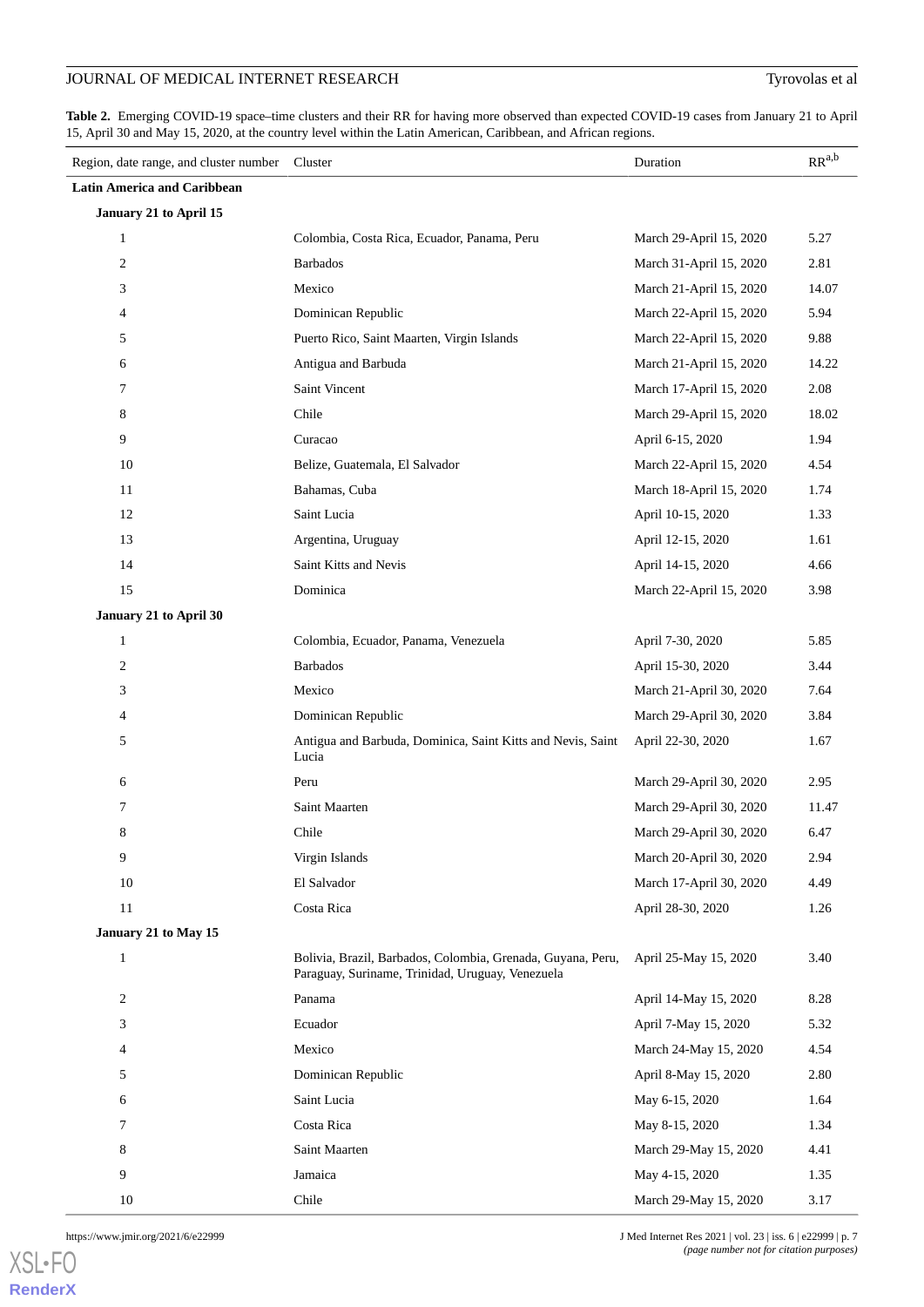| Region, date range, and cluster number | Cluster                                                                                                                                              | Duration                | $RR^{a,b}$ |
|----------------------------------------|------------------------------------------------------------------------------------------------------------------------------------------------------|-------------------------|------------|
| 11                                     | Antigua and Barbuda                                                                                                                                  | March 21-May 15, 2020   | 1.85       |
| Africa                                 |                                                                                                                                                      |                         |            |
| January 21-April 15                    |                                                                                                                                                      |                         |            |
| 16                                     | Botswana, Mozambique, Malawi, Swaziland, Zambia, Zimbab-<br>we                                                                                       | March 22-April 15, 2020 | 5.91       |
| 17                                     | Benin, Burkina Faso, Ivory Coast, Algeria, Ghana, Guinea,<br>Gambia, Guinea-Bissau, Liberia, Mali, Mauritania, Niger,<br>Senegal, Sierra Leone, Togo | March 31-April 15, 2020 | 5.54       |
| 18                                     | Rwanda, Uganda                                                                                                                                       | March 19-April 15, 2020 | 15.17      |
| 19                                     | Djibouti                                                                                                                                             | April 4-15, 2020        | 165.84     |
| 20                                     | Mauritius                                                                                                                                            | March 20-April 15, 2020 | 136.05     |
| 21                                     | Gabon, Equatorial Guinea                                                                                                                             | March 23-April 15, 2020 | 5.17       |
| 22                                     | Reunion                                                                                                                                              | April 14-15, 2020       | 37.35      |
| 23                                     | Egypt                                                                                                                                                | April 13-15, 2020       | 52.20      |
| 24                                     | Sao Tome and Principe                                                                                                                                | April 12-15, 2020       | 5.56       |
| $25\,$                                 | Libya, Tunisia                                                                                                                                       | April 14-15, 2020       | 3.47       |
| 26                                     | Somalia                                                                                                                                              | March 14-15, 2020       | 16.18      |
| $27\,$                                 | Sudan                                                                                                                                                | March 22-April 15, 2020 | 1.84       |
| January 21 to April 30                 |                                                                                                                                                      |                         |            |
| 12                                     | Benin, Burkina Faso, Ivory Coast, Algeria, Ghana, Guinea,<br>Gambia, Guinea-Bissau, Liberia, Mali, Mauritania, Niger,<br>Senegal, Sierra Leone, Togo | March 31-April 30, 2020 | 4.26       |
| 13                                     | Comoros, Mozambique, Malawi, Swaziland, Zambia, Zimbabwe                                                                                             | March 22-April 30, 2020 | 4.85       |
| 14                                     | Djibouti                                                                                                                                             | April 5-30, 2020        | 108.36     |
| 15                                     | Mauritius                                                                                                                                            | March 20-April 30, 2020 | 117.76     |
| 16                                     | Cameroon, Gabon, Equatorial Guinea, Sao Tome and Principe                                                                                            | April 5-30, 2020        | 4.71       |
| 17                                     | Rwanda, Uganda                                                                                                                                       | March 19-April 30, 2020 | 6.57       |
| 18                                     | Egypt                                                                                                                                                | April 13-30, 2020       | 33.32      |
| 19                                     | Nigeria                                                                                                                                              | April 28-30, 2020       | 3.83       |
| 20                                     | Tunisia                                                                                                                                              | April 28-30, 2020       | 4.03       |
| 21                                     | Reunion                                                                                                                                              | April 11-30, 2020       | 4.05       |
| $22\,$                                 | Botswana                                                                                                                                             | March 20-April 30, 2020 | 1.88       |
| 23                                     | Chad                                                                                                                                                 | April 24-30, 2020       | 2.69       |
| 24                                     | Democratic Republic of the Congo                                                                                                                     | April 26-30, 2020       | 6.08       |
| $25\,$                                 | South Sudan                                                                                                                                          | April 16-30, 2020       | 2.57       |
| 26                                     | Sudan                                                                                                                                                | April 23-30, 2020       | 2.61       |
| $27\,$                                 | Cape Verde                                                                                                                                           | April 29-30, 2020       | 2.16       |
| $28\,$                                 | Republic of Kong                                                                                                                                     | April 29-30, 2020       | 3.42       |
| 29                                     | Somalia                                                                                                                                              | March 14-April 30, 2020 | 6.10       |
| January 21-May 15                      |                                                                                                                                                      |                         |            |
| 12                                     | Benin, Burkina Faso, Ivory Coast, Algeria, Ghana, Guinea,<br>Gambia, Guinea-Bissau, Liberia, Mali, Mauritania, Niger,<br>Senegal, Sierra Leone, Togo | April 3-May 15, 2020    | 4.84       |
| 13                                     | Comoros, Mozambique, Malawi, Swaziland, Zambia, Zimbabwe                                                                                             | April 11-May 15, 2020   | 7.35       |
| 14                                     | Mauritius                                                                                                                                            | March 20-May 15, 2020   | 151.42     |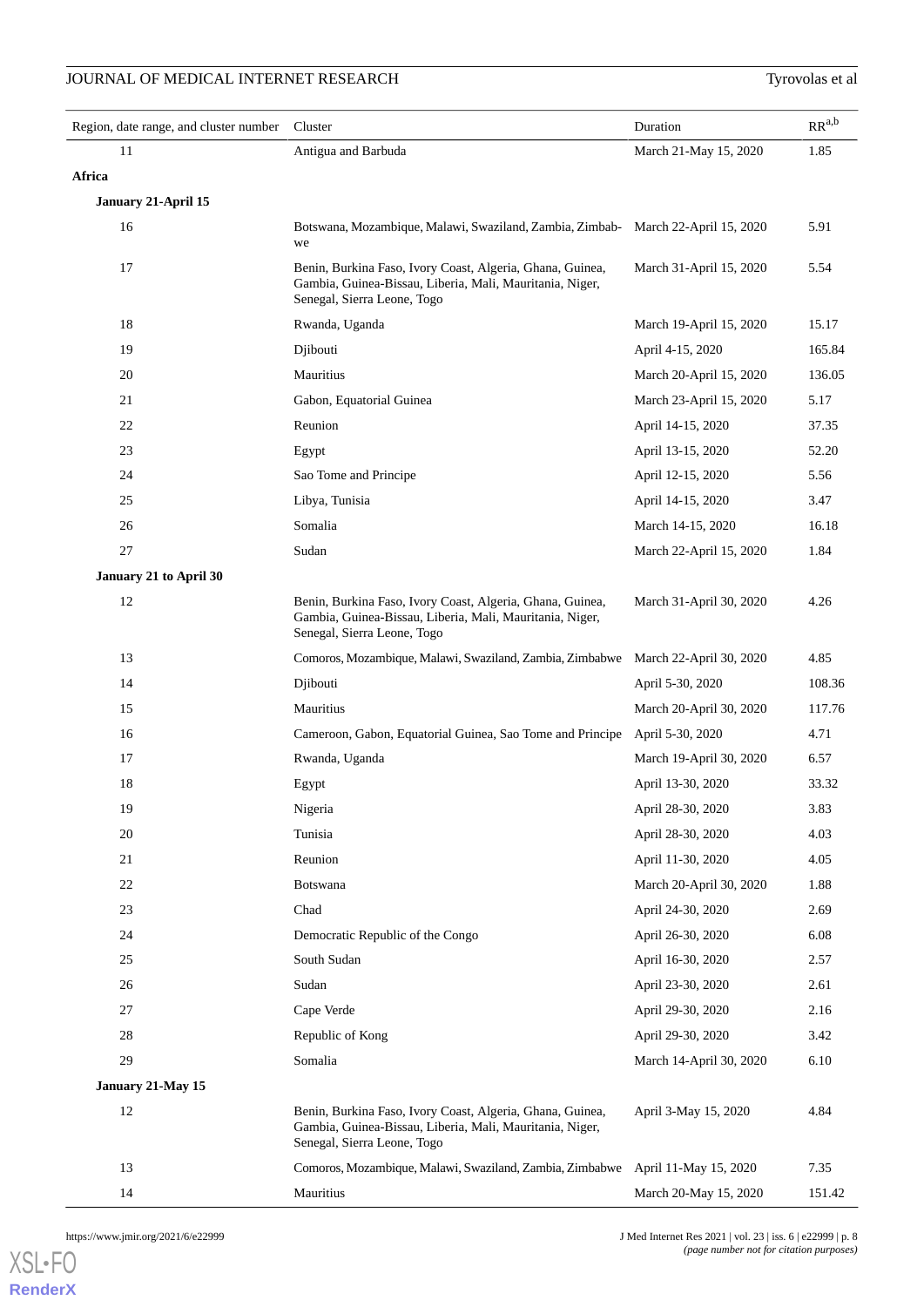| Region, date range, and cluster number | Cluster                                                   | Duration              | $RR^{a,b}$ |
|----------------------------------------|-----------------------------------------------------------|-----------------------|------------|
| 15                                     | Diibouti                                                  | April 4-May 15, 2020  | 60.47      |
| 16                                     | Cameroon, Gabon, Equatorial Guinea, Sao Tome and Principe | April 12-May 15, 2020 | 5.65       |
| 17                                     | Egypt                                                     | April 13-May 15, 2020 | 25.85      |
| 18                                     | Nigeria                                                   | April 28-May 15, 2020 | 2.33       |
| 19                                     | Chad                                                      | April 28-May 15, 2020 | 4.38       |
| 20                                     | Rwanda, Uganda                                            | March 19-May 15, 2020 | 3.79       |
| 21                                     | Democratic Republic of the Congo                          | May 8-15, 2020        | 11.98      |
| 22                                     | South Sudan, Tanzania                                     | May 3-15, 2020        | 4.35       |
| 23                                     | Reunion                                                   | April 14-May 15, 2020 | 3.68       |
| 24                                     | Republic of Congo                                         | May 4-15, 2020        | 3.45       |
| 25                                     | Seychelles                                                | May 6-15, 2020        | 3.31       |
| 26                                     | Cape Verde                                                | May 5-15, 2020        | 1.49       |
| 27                                     | Libya                                                     | April 7-May 15, 2020  | 2.12       |
| 28                                     | <b>Botswana</b>                                           | March 20-May 15, 2020 | 1.26       |

<sup>a</sup>RR: relative risk estimate.

 $b$ All RRs have a *P* value <.001.

## *Predictive Validity of the Prospective Scan Model*

To evaluate the predictive validity of the prospective scan statistic approach, we used Brazil, Peru, Uganda, and Nigeria as country examples. Figure S11 in [Multimedia Appendix 1](#page-12-6) illustrates the RRs of the prospective scan approach and the SIR estimations. The correlation of both models for all 4 countries was strong and significant (Uganda: ρ=0.78, *P*=.04; Nigeria: ρ=0.98, *P*=.002; Brazil: ρ=0.95, *P*=.01; and Peru: ρ=0.86, *P*=.03). In addition, among all 4 countries that prospective scan modelling predicted a potential outbreak after April 15, 2020, we found a significant increase in the comparison of the COVID-19 mean new cases before and after April 15 (Uganda: W=697, *P*=.008; Nigeria: W=1280, *P*<.001; Brazil: W=1596, *P*<.001; and Peru: W=1246, *P*<.001).

## **COVID-19 Spread in Relation to Real-time Population Mobility Patterns Between January 21 and May 18 Globally and Regionally for Latin America, the Caribbean, and Africa**

## *Population Mobility Patterns and COVID-19 Spread at the Global Level*

COVID-19 daily new cases and real-time population mobility changes by region are presented in Figure S12 in [Multimedia](#page-12-6) [Appendix 1.](#page-12-6) Among the 3 population mobility patterns, a reduced change in comparison with the reference period of time was observed. Population mobility patterns and COVID-19 spread worldwide and by the Latin American, Caribbean, and African region are reported in [Table 3.](#page-9-0) Worldwide, between January and May 2020, population mobility to all kinds of food places, drug stores, and pharmacies was not associated with COVID-19 spread, while the use of park places (ie, national and city parks, public beaches, and dog parks) and mobility to workplaces were negatively related with COVID-19 spread (mobility to parks and similar places: *b*=–0.03, 95% CI –0.04 to –0.02); workplaces mobility: *b*=–0.03, 95% CI –0.05 to –0.02). However, when the interaction effect between government control policies (intermediate, high, and very high) and population's mobility patterns was applied and compared with that of low-level government control policies, different trends were extracted regarding COVID-19 spread. It was observed that COVID-19 spread changes significantly throughout mobility confounders depending on the degree of the implemented control policies. Specifically, with the implementation of intermediate, high, and very high control policies, mobility to parks and other similar places (like beaches, dog parks, and others) were related with increased COVID-19 spread (*b*=0.02, 95% CI 0.01-0.03; high-level interventions: *b*=0.02, 95% CI 0.01-0.03; very high–level interventions: *b*=0.02, 95% CI 0.01-0.03) when compared with the population mobility in parks during the implementation of low-level government control policies. Similar increased COVID-19 spread estimates were shown for population mobility to workplaces during high-level and very high–level movement restrictions (high-level interventions: *b*=0.02, 95% CI 0.01-0.04; very high–level interventions: *b*=0.03, 95% CI 0.01-0.04) when compared with population mobility to workplaces during the implementation of low-level government policies.

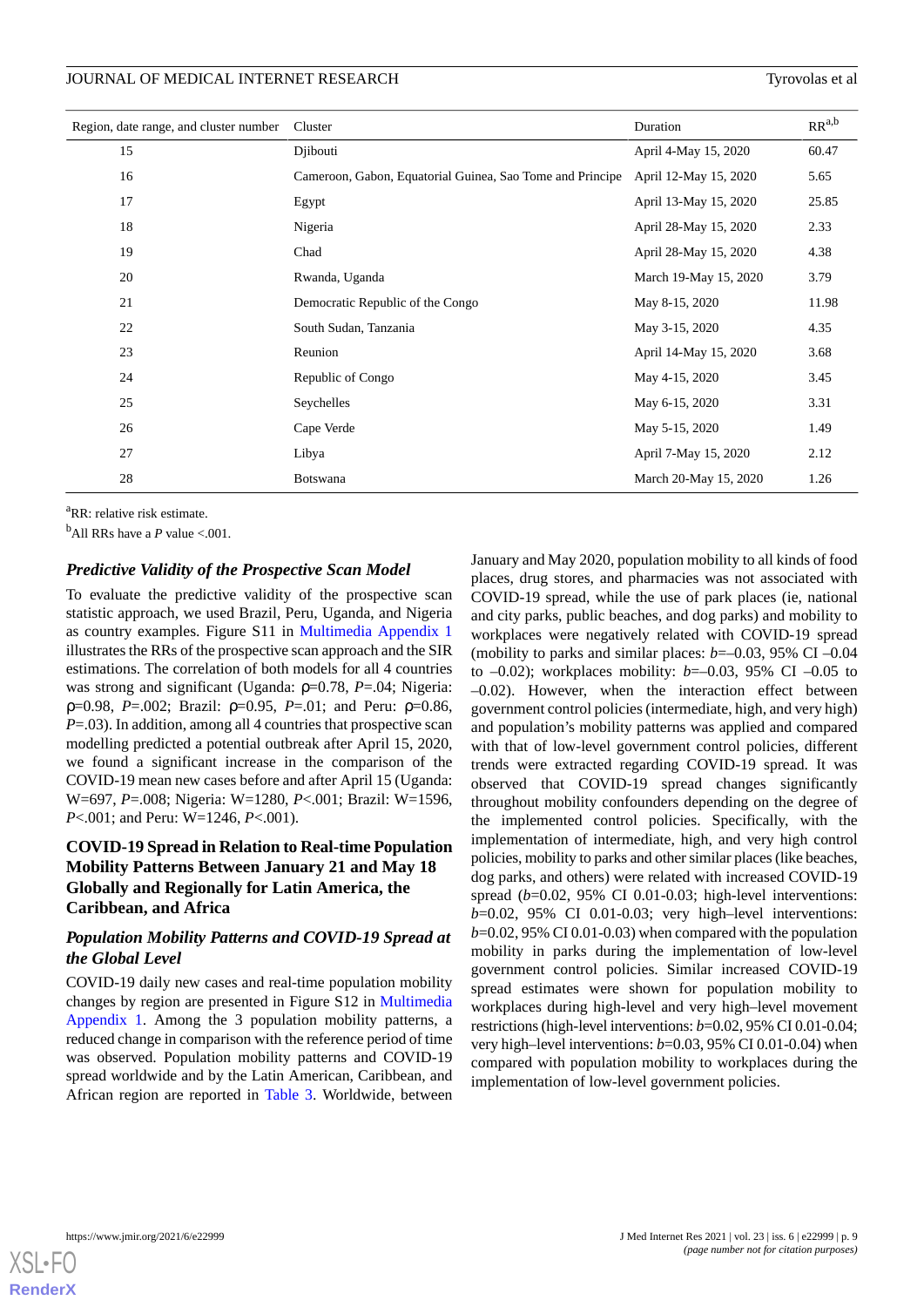<span id="page-9-0"></span>**Table 3.** Results from mixed model analysis that evaluated the COVID-19 spread with government interventions, their interaction with population mobility patterns, and other factors during the first 4 months of the outbreak.<sup>a</sup>

| Items                                                                                                                   | Global, $b$ (95% CI)             | Latin America, the<br>Caribbean, and Africa,<br>$b(95\% \text{ CI})$ | Latin America and the<br>Caribbean, b (95% CI) | Africa, <i>b</i> (95% CI)         |
|-------------------------------------------------------------------------------------------------------------------------|----------------------------------|----------------------------------------------------------------------|------------------------------------------------|-----------------------------------|
| Number of days since first case                                                                                         | $-0.003$ ( $-0.01$ to 0.01)      | $0.03(0.00b$ to 0.06)                                                | $0.09$ (0.05 to 0.13)                          | $0.02$ (-0.05 to 0.09)            |
| Low-level interventions (reference category)                                                                            | N/A <sup>c</sup>                 | N/A                                                                  | N/A                                            | N/A                               |
| Intermediate-level interventions                                                                                        | $-0.90$ ( $-1.23$ to $-0.56$ )   | $0.48$ (-0.62 to 1.58)                                               | 2.42 $(-1.50 \text{ to } 6.35)$                | $0.41$ (-1.20 to 2.03)            |
| High-level interventions                                                                                                | $0.88(0.59 \text{ to } 1.16)$    | $0.92$ (0.35 to 1.49)                                                | 2.42 (1.52 to 3.32)                            | $0.90$ (-0.19 to 1.98)            |
| Very high-level interventions                                                                                           | $0.74$ (0.40 to 1.08)            | $0.27$ (-0.39 to 0.94)                                               | $1.94(0.73 \text{ to } 3.16)$                  | $0.25$ (-0.88 to 1.39)            |
| Population mobility for food and drug supplies                                                                          | $0.004 (-0.02 \text{ to } 0.02)$ | $-0.01$ ( $-0.05$ to 0.03)                                           | $-0.004$ ( $-0.05$ to 0.05)                    | $-0.03$ ( $-0.10$ to 0.05)        |
| Population mobility to parks/leisure activities                                                                         | $-0.03$ ( $-0.04$ to $-0.02$ )   | $-0.07$ ( $-0.10$ to $-0.05$ )                                       | $-0.10$ $(-0.13$ to $-0.07)$                   | $-0.04$ ( $-0.10$ to 0.02)        |
| Population mobility to workplace                                                                                        | $-0.03$ ( $-0.05$ to $-0.02$ )   | $-0.02$ (-0.04 to 0.00 <sup>b</sup> )                                | $-0.003$ $(-0.02$ to $0.01)$                   | $-0.05$ ( $-0.09$ to $-0.01$ )    |
| Number of days since first case $\times$ low-level in-<br>terventions (reference category)                              | N/A                              | N/A                                                                  | N/A                                            | N/A                               |
| Number of days since first case $\times$ intermediate-<br>level interventions                                           | $0.04$ (0.03 to 0.05)            | $-0.02$ ( $-0.07$ to 0.03)                                           | $-0.28$ $(-0.92$ to 0.36)                      | $0.0004 (-0.09 \text{ to } 0.09)$ |
| Number of days since first case $\times$ high-level in- $-0.001$ (-0.01 to 0.01)<br>terventions                         |                                  | $0.002 (-0.03 \text{ to } 0.03)$                                     | $-0.06$ ( $-0.10$ to $-0.02$ )                 | $0.01$ (-0.06 to 0.08)            |
| Number of days since first case $\times$ very<br>high-level interventions                                               | $0.005$ (-0.01 to 0.01)          | $-0.001$ ( $-0.03$ to 0.03)                                          | $-0.07$ ( $-0.11$ to $-0.02$ )                 | $0.006 (-0.06 \text{ to } 0.07)$  |
| Low-level intervention $\times$ population mobility<br>for food and drug supplies (reference category)                  | N/A                              | N/A                                                                  | N/A                                            | N/A                               |
| Intermediate-level intervention $\times$ population<br>mobility for food and drug supplies                              | $0.02$ (-0.00 to 0.04)           | $0.02$ (-0.05 to 0.09)                                               | $0.01$ (-0.08 to 0.11)                         | $0.05$ (-0.09 to 0.18)            |
| High-level intervention $\times$ population mobility<br>for food and drug supplies                                      | $0.004 (-0.02 \text{ to } 0.02)$ | $0.03$ (-0.00 <sup>b</sup> to 0.07)                                  | $0.03$ (-0.03 to 0.08)                         | $0.03$ (-0.05 to 0.11)            |
| Very high-level intervention $\times$ population mo-<br>bility for food and drug supplies                               | $0.001$ (-0.02 to 0.02)          | $0.02$ (-0.02 to 0.05)                                               | $-0.003$ $(-0.05$ to 0.05)                     | $0.05$ (-0.03 to 0.12)            |
| Low-level intervention $\times$ population mobility to<br>visit parks and do leisure activities (reference<br>category) | N/A                              | N/A                                                                  | N/A                                            | N/A                               |
| Intermediate-level intervention $\times$ population<br>mobility to visit parks and do leisure activities                | $0.02$ (0.01 to 0.03)            | $0.03$ (-0.01 to 0.06)                                               | $-0.02$ ( $-0.28$ to 0.23)                     | $-0.02$ ( $-0.10$ to 0.06)        |
| High-level intervention $\times$ population mobility<br>to visit parks and do leisure activities                        | $0.02$ (0.01 to 0.03)            | $0.05(0.02 \text{ to } 0.07)$                                        | $0.07$ $(0.04$ to $0.10)$                      | $0.04 (-0.02 \text{ to } 0.11)$   |
| Very high-level intervention $\times$ population mo-<br>bility to visit parks and do leisure activities                 | $0.02$ (0.01 to 0.03)            | $0.05(0.03 \text{ to } 0.07)$                                        | $0.09$ (0.06 to 0.13)                          | $-0.001$ ( $-0.06$ to 0.06)       |
| Low-level intervention $\times$ population mobility to<br>workplaces (reference category)                               | N/A                              | N/A                                                                  | N/A                                            | N/A                               |
| Intermediate-level intervention $\times$ population<br>mobility to workplaces                                           | $0.01$ (-0.01 to 0.03)           | $0.03$ (-0.03 to 0.08)                                               | $0.03$ (-0.10 to 0.16)                         | $0.07$ (-0.02 to 0.16)            |
| High-level intervention $\times$ population mobility<br>to workplaces                                                   | $0.02$ (0.01 to 0.04)            | $0.01$ (-0.01 to 0.03)                                               | $0.0004 (-0.02 \text{ to } 0.02)$              | $0.04 (-0.00^b \text{ to } 0.08)$ |
| Very high-level intervention $\times$ population mo-<br>bility to workplaces                                            | $0.03(0.01 \text{ to } 0.04)$    | $0.02$ (-0.00 <sup>b</sup> to 0.03)                                  | $-0.0002 (-0.02 \text{ to } 0.02)$             | $0.04 (-0.00^b \text{ to } 0.08)$ |

<sup>a</sup>Models were also adjusted by country income level; preparedness in epidemics (Index for Risk Management); COVID-19 type of transmission (ie, community transmission or local transmission); and COVID-19 testing and tracing policies (in days).

<sup>b</sup>These are values less than 0.005 in absolute numbers.

 $\rm^c$ N/A: not applicable.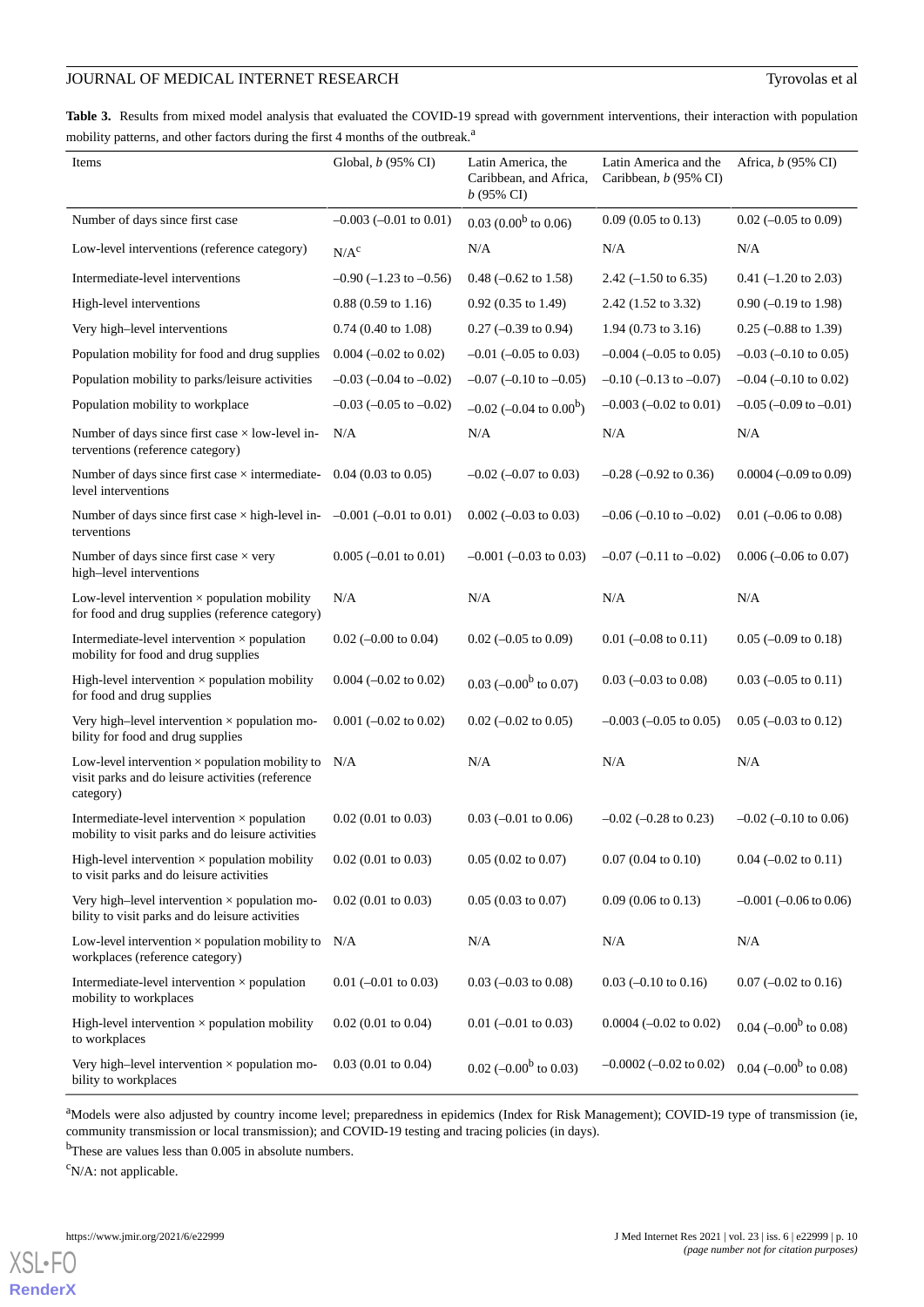### *Population Mobility Patterns and COVID-19 Spread for Latin America, the Caribbean, and Africa*

When the analysis was stratified by Latin American, Caribbean, and African countries, specific trends in COVID-19 spread were shown due to distinct population's mobility patterns [\(Table 3\)](#page-9-0). As noted, the coefficients of the interaction between the populations' mobility to parks and similar places and social distancing measures were consistent at the regional level, apart from the region of Africa. Specifically, when high-level and very high–level control policies were applied in comparison with those at a low level, only people's mobility to parks and similar places was related with increased COVID-19 spread (exception was the African countries where the results were not significant; ie, Latin America, the Caribbean, and Africa: high-level interventions concurrently with mobility to parks and similar places *b*=0.05, 95% CI 0.02-0.07; very high–level interventions concurrently with mobility to parks and similar places *b*=0.05, 95% CI 0.03-0.07). Moreover, the interaction between populations' mobility to workplaces and social distancing measures showed heterogeneity among the tested regions. However, apart from the global analysis, results were not significant for the Latin American, Caribbean, or African regions.

Finally, we conducted a sensitivity analysis to assess our inferences for large countries in terms of area extension (due to possible subnational mitigation policies) and to avoid a possible bias effect toward big country areas, taking into account our analytical sample of countries (n=179). For the sensitivity analysis, we fitted all models again for data on COVID-19 spread removing the 5 top countries with the largest area worldwide (ie, Russia, Canada, China, the United States, and Brazil) and the top 3 countries with the largest area regionally for Latin America and for Africa (Brazil, Angola, Argentina, etc). Again, the observed results remained in the same direction at the global and regional level, as was previously mentioned (data not shown in the text).

## *Discussion*

## **Principal Findings**

This study analyzed the geographical and temporal COVID-19 spread among LMICs in Latin America, the Caribbean, and Africa using the prospective space–time scan statistical methodology and the impact of real-time population mobility patterns during the implemented government interventions in the area of interest between January 21 and May 18, 2020. First, analyzing the current data with scan statistics at five prospective time periods, it was shown that virus spread was rapid and at alarming rates since March 15, where we detected 7 emerging COVID-19 clusters, which at May 15 had spread to 28, among the regions of Latin America, the Caribbean, and Africa. As governments decide their strategies in response to the pandemic, surveillance is of importance especially among LMICs that have limited resources at their disposal; hence, the prospective scan statistic could be used as a useful surveillance tool at the international, national, and subnational levels. Second, as presented in 4 country-specific examples, the prospective scan statistic showed high predictive validity with classic surveillance

technics. Third, when the real-time mobility to parks, beaches, and other similar places as well as the mobility to workplaces were tested as individual factors, it was shown that these patterns were related with reduced COVID-19 spread. However, worldwide, the population movement to parks, beaches, and other similar places (although more reduced than the reference period) seemed to be related with increased virus spread with all levels (intermediate, high, very high) of government control policies activated (when compared with the low-level government control policies). Fourth, similar trends were shown for population mobility to workplaces when high and very high–level control policies (after comparing them with low-level government interventions) were implemented worldwide. Fifth, stratified analysis for the Latin American, Caribbean, and African regions showed a variety of patterns mostly following the entire samples' tendency (ie, real-time mobility to parks when the social distancing measures were implemented). Governments are applying social and mobility restriction measures to slowdown the COVID-19 spread, but there is limited information about the real-time population mobility patterns, and based on our analysis, this information could help public health authorities to design effective strategies to slow down virus transmission.

The major strength of the prospective space–time scan methodology is the ability to add dynamically updated data sets and reapply the analysis to extract new emerging COVID-19 clusters, while it also has the ability to monitor the growing or shrinking COVID-19 evolution among initial detected clusters. Our analysis showed that Antigua and Barbuda had an emerging COVID-19 cluster with one of the highest RRs in Latin America and the Caribbean by the end of March 2020 and continues with a shrinking magnitude by mid-May. Similar trends were reported for Mexico and Chile. The same tool could be used subnationally among these countries to detect emerging clusters at the cross-national level (as has been done for the United States [[10\]](#page-13-3)). Regarding African regions, Djibouti, Mauritius, and Egypt showed growing and reducing magnitudes in COVID-19 spread from January 21 to May 15, 2020. This kind of information could be helpful to the relative stakeholders since it gives the opportunity to the public health authorities to evaluate constantly the effectiveness of the implemented mitigation and control strategies. Our comparative analysis between prospective scan and SIR modeling among 4 areas showed similar predictive results in virus spread. As has recently been reported, effective COVID-19 surveillance and monitoring need to include additional information on suspected, probable, and negative COVID-19 tests for a holistic understanding of COVID-19 transmission patterns [[29\]](#page-13-22), something that is often not possible for LMICs and could be marked as a barrier. Thus, future studies, data sets, and research funding are needed [\[30](#page-13-23)]. Health policy research showed that countries should not phase out social distancing policies until they establish strong systems that could effectively monitor the COVID-19 spread [\[15](#page-13-8)]. For this reason, at the early stages of the virus spread, the prospective scan methodology could serve as a useful public health surveillance tool especially among LMICs that are facing substantial limitations to monitor and detect virus transmission.

 $XSJ \cdot F$ **[RenderX](http://www.renderx.com/)**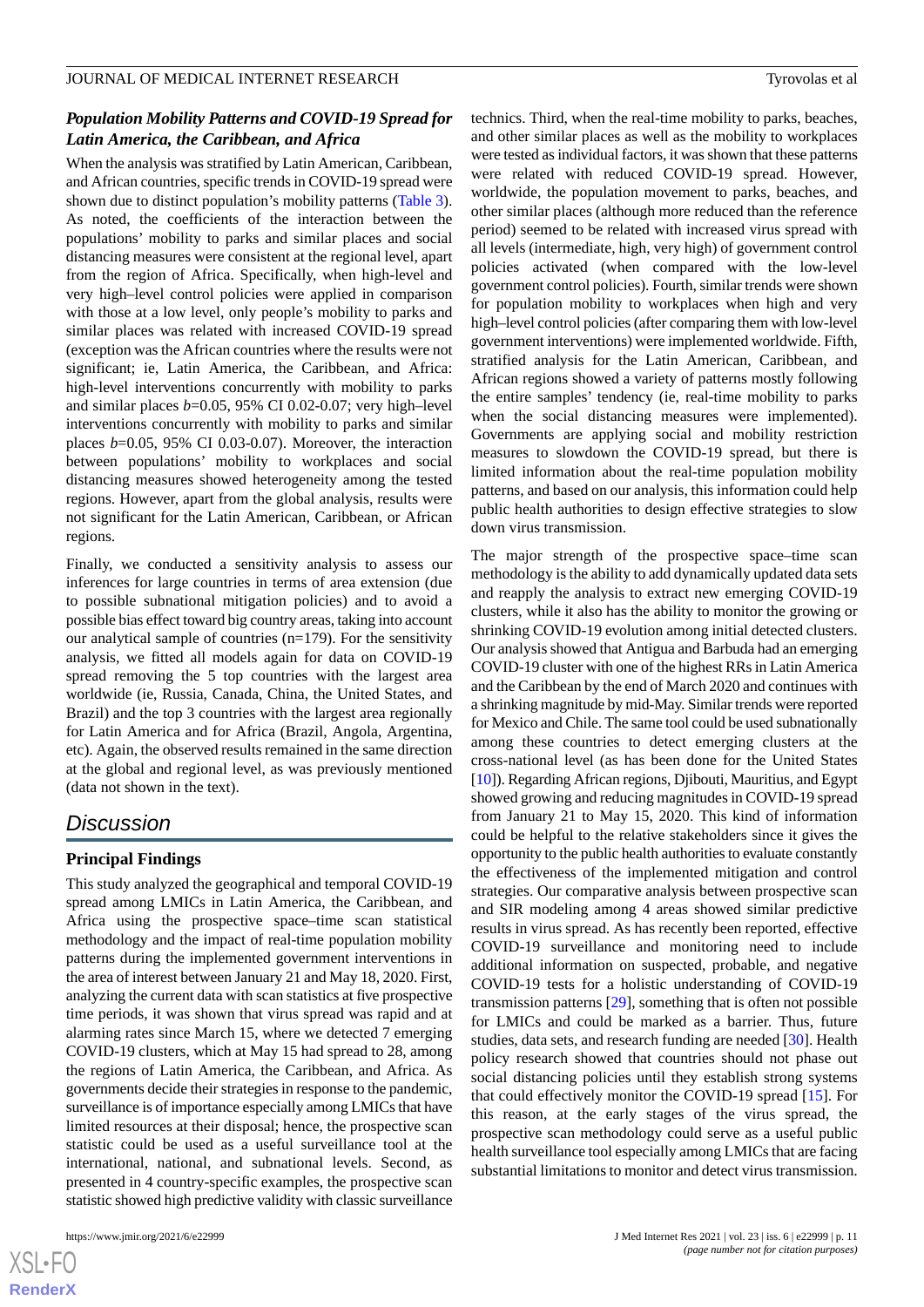A lot of discussion has happened about the role of government interventions and control policies on COVID-19 spread. Until today, there is limited information on the impact of social restrictions and control policies at the global, regional, and national levels [\[15](#page-13-8),[25\]](#page-13-18). In Europe, the strictest government policy measures are related with less virus spread [[31\]](#page-14-0). Targeted national health policies with effective screening and isolation tools as well as support systems are needed [[15\]](#page-13-8). Based on that, real-time population mobility patterns during this intervention and social distancing period could be useful to stakeholders and policy makers to plan current and future public health–targeted strategies. Recent studies showed the important role of COVID-19–targeted strategies at the national level [\[32](#page-14-1),[33\]](#page-14-2). Moreover, this kind of information could serve among LMICs with limited resources in social distancing implementation, allowing them to plan targeted mobility control activities [[34\]](#page-14-3).

To date, although this kind of information is publicly available from well-known crowdsource applications, analyses at a national, regional, or global level are lacking. Our study used the publicly available crowdsource mobility information and showed that at the global level, when all kinds of government control policies were implemented, mobility to parks, beaches, and other leisure places was related with accelerated COVID-19 spread when compared with places where low-level control policies were effective. At a global level, peoples' mobility for work was also related to increased virus spread when high-level and very high–level government interventions were active, after comparing with the reference category of low-level government interventions. However, at the regional level (LMICs among Latin America, the Caribbean, and Africa), the results were not significant, showing that the aforementioned relation is mainly driven from the rest of the areas around the world. At this point, it has to be noted that, when we did not take into account the interaction with governmental social distancing interventions, the aforementioned mobility patterns were related with reduced virus transmission.

During the period that a region is facing increased dynamics of COVID-19 spread, social activities and engagement are associated with increased risk for virus spread [\[35](#page-14-4)]. For this reason, the WHO and other public health organizations are recommending avoiding crowded conditions [\[36](#page-14-5)]. Recent data from the United States showed that lower mobility to workplace and retail locations is related with lower virus transmission [\[35\]](#page-14-4). Our entire sample analysis showed a positive relation between mobility to places like parks and workplaces while governments applied social distancing measures. Similar findings were also reported by other researchers for the United States [\[35](#page-14-4)]. In addition, our regional stratified analysis showed consistent findings with the global one, except from the region of Africa. Taking into account that human mobility is a complicated concept (and at this point is analyzed collectively by using crowdsource data), we may hypothesize that individuals' behavior (use of face mask) [[32\]](#page-14-1), people's dynamic network [[33\]](#page-14-2) when visiting these places, and seasonality could be potential explaining mechanisms of virus spread [[35](#page-14-4)[,37](#page-14-6)]. The aforementioned findings could guide stakeholders on specific social distancing implementations and enforcement planning [[38\]](#page-14-7). In the past months, countries are introducing various

 $XS$  $\cdot$ FC **[RenderX](http://www.renderx.com/)** nonpharmaceutical intervention strategies in their local health policy agendas. These results can be used as *roadmap* indicators for specific social distancing planning. Targeted implemented policies could lead to further suppressed levels of virus spread, with less negative effects on the economy and citizens [\[39](#page-14-8)]. To this extent, a recent study noted that, during the phasing out of government social distancing policies, higher mobility at workplaces was correlated with increasing virus spread [\[40](#page-14-9)].

#### **Effectiveness of the Current Measures and Current and Future Challenges**

To date, countries have adopted divergent restriction strategies to suppress and halt COVID-19 transmission. Stricter social distancing policies seem effective in suppressing virus spread [[31\]](#page-14-0). Differences in innovative surveillance techniques, virus transmission monitoring, COVID-19 cases tracing, systematic population testing, and isolating practices have been shown [[15\]](#page-13-8). Regions with previous experiences in infectious diseases (eg, severe acute respiratory syndrome) have invested in their public health care system's reformation to efficiently handle the current outbreak  $[15]$  $[15]$ . Western societies (eg, the European Union and the United States) seem to lack this kind of planning [[41\]](#page-14-10). In addition, recent studies showed that COVID-19 spread could be more rapid among more prosperous countries [\[15](#page-13-8),[42\]](#page-14-11). Countries need to organize their health systems [\[15](#page-13-8),[41\]](#page-14-10), establishing effective infectious diseases and crisis management planning [\[43](#page-14-12)] (eg, enhance monitoring techniques and screening tools) to prevent virus spread in the community. Future longitudinal studies may be needed to better describe the relation of real-time mobility data with COVID-19 transmission.

#### **Strengths and Limitations**

This is among the first studies using COVID-19 prospective surveillance analysis among LMICs, exploring COIVD-19 spread in relation with real-time population mobility patterns. However, this study shares common limitations with previous studies of this kind [\[17](#page-13-10),[25\]](#page-13-18). Specifically, there were challenges in capturing uncertainty (completeness of the WHO COVID-19 data set or government interventions being announced on one day but only being applied after several days) and lags in data availability, which may not fully capture temporal trends of COVID-19 spread. We extracted only mobility patterns from smartphones using Google software to ensure homogeneity of the used information. In addition, this study had only the ability to analyze data from regions in which mobile phone information was obtainable [[35\]](#page-14-4). For example, the use of crowdsourcing digital data for the extraction of real-time population trends through mobile phones may be limited particularly in Africa (data for selected African countries reported that about one-third of adults own smartphones) [\[44](#page-14-13)]. This may have altered the findings of this study. In addition, certain large countries applied subnational control policies at different time points, which could have affected our findings. In that manner, we applied a sensitivity analysis excluding large countries from the global and regional sample, and testing whether those countries had an impact on the inferential analyses. The applied aforementioned analysis showed that the results remained similar. Additionally, our investigation focused on data variations in the COVID-19 spread from January to May 2020.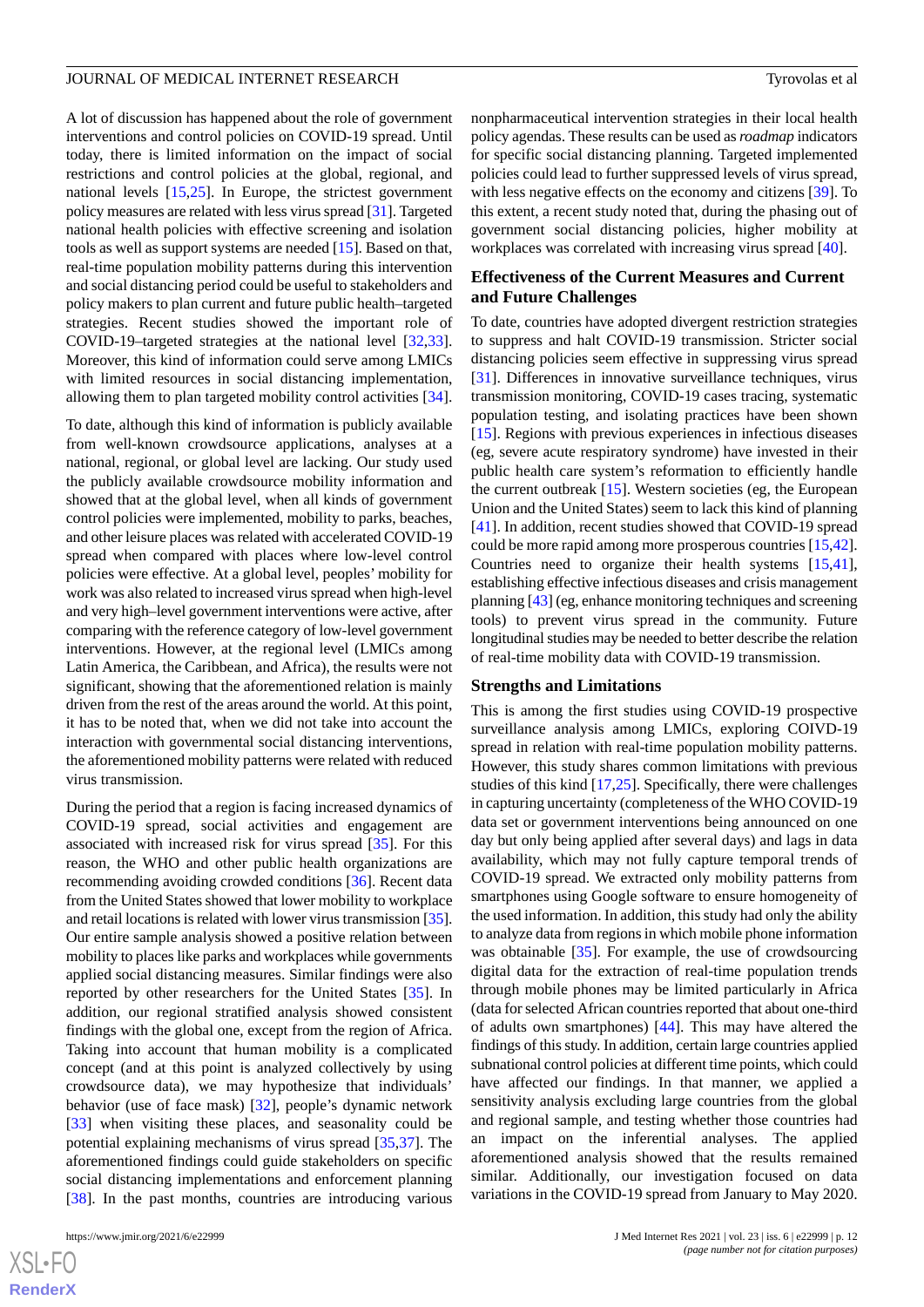Therefore, the results of this paper should be interpreted with caution, as they only relate to the underlying data collection conditions and period. As COVID-19 is an infection with dynamic transmission and all the variables we use may variate in the future, we do not think it would be appropriate to make conclusions beyond May, as further data and analysis would be required. To this extent, it should also be noted that this mixed model analysis assumes that the impact of each relative mobility pattern change has the equal relative impact among countries and across time (as an additional adjustment to this extent was not possible). Next, although our study adjusted for various confounders, we could not consider physical distancing recommendations (ie, 1 or 2 meters) or other precautionary measures and conditions due to lack of data. In addition, some of the mobility variables used in this analysis (eg, parks) may be also affected from weather seasonality. The prospective space–time scan statistic used case data for confirmed cases, so suspected and probable cases were not considered due to the

unavailability of the WHO COVID-19 data set. In addition, the prospective scan methodology does not allow for adjustment of age and other covariates. These limitations may alter the true magnitude of the COVID-19 spread as presented by using the prospective scan statistic.

## **Conclusions**

We used publicly available WHO daily reports to identify emerging space–time clusters of COVID-19 at the country level among Latin America, the Caribbean, and Africa for five separate time periods. It was shown that the prospective scan is a tool that LMICs could use to detect emerging clusters and implement specific control policies and interventions to slowdown COVID-19 transmission. In addition, we found that different kinds of real-time population mobility patterns were related with different magnitudes of COVID-19 spread worldwide. The findings of this study give insights that may help in COVID-19 screening and detection strategies as well as in government–specific COVID-19 control planning.

## **Acknowledgments**

All data generated or analyzed during this study are included in this paper and its supplementary information files.

ST was supported by the Foundation for Education and European Culture, the Miguel Servet programme (reference CP18/00006), and the Fondos Europeos de Desarrollo Regional. DF is a Serra Húnter Fellow and was supported by Marsden grant E2987-3648 administrated by the Royal Society of New Zealand, and by grant 2017 SGR 622 (GRBIO) administrated by the Departament d'Economia i Coneixement de la Generalitat de Catalunya (Spain). WP was supported by NASA-ROSES Grant NNX15AP74G.

We would like to thank Dr Somanth Chatterji for providing useful suggestions on this study.

## **Authors' Contributions**

ST, MM, IGV, DF, and WP designed the study and drafted the manuscript. ST, MM, and IGV obtained the data from publicly available sources. ST, IGV, and DF analyzed the data. All authors contributed to the interpretation of the data and revision of the manuscript. All authors had primary responsibility for final content and act as guarantors. All authors read and approved the final manuscript.

## <span id="page-12-6"></span>**Conflicts of Interest**

None declared.

## **Multimedia Appendix 1**

<span id="page-12-0"></span>Supplementary material. [[DOCX File , 11368 KB-Multimedia Appendix 1\]](https://jmir.org/api/download?alt_name=jmir_v23i6e22999_app1.docx&filename=5b033d42c8c3408faf506099f8cc415e.docx)

#### <span id="page-12-1"></span>**References**

- <span id="page-12-3"></span><span id="page-12-2"></span>1. Statement on the second meeting of the International Health Regulations (2005) Emergency Committee regarding the outbreak of novel coronavirus (2019-nCoV). World Health Organization. 2020 Jan 30. URL: [https://tinyurl.com/2c6x9psn](https://www.who.int/news-room/detail/30-01-2020-statement-on-the-second-meeting-of-the-international-health-regulations-(2005)-emergency-committee-regarding-the-outbreak-of-novel-coronavirus-(2019-ncov)) [accessed 2020-06-24]
- <span id="page-12-4"></span>2. Novel coronavirus (2019-nCoV) situation reports. World Health Organization. URL: [https://www.who.int/emergencies/](https://www.who.int/emergencies/diseases/novel-coronavirus-2019/situation-reports) [diseases/novel-coronavirus-2019/situation-reports](https://www.who.int/emergencies/diseases/novel-coronavirus-2019/situation-reports) [accessed 2020-04-11]
- <span id="page-12-5"></span>3. Cucinotta D, Vanelli M. WHO declares COVID-19 a pandemic. Acta Biomed 2020 Mar 19;91(1):157-160 [[FREE Full](http://europepmc.org/abstract/MED/32191675) [text](http://europepmc.org/abstract/MED/32191675)] [doi: [10.23750/abm.v91i1.9397\]](http://dx.doi.org/10.23750/abm.v91i1.9397) [Medline: [32191675\]](http://www.ncbi.nlm.nih.gov/entrez/query.fcgi?cmd=Retrieve&db=PubMed&list_uids=32191675&dopt=Abstract)
- 4. Davis S. Coronavirus: newspaper round-up after COVID-19 epicentre shifts to Europe. Euronews. URL: [https://www.](https://www.euronews.com/2020/03/20/coronavirus-newspaper-round-up-after-covid-19-epicentre-shifts-to-europe) [euronews.com/2020/03/20/coronavirus-newspaper-round-up-after-covid-19-epicentre-shifts-to-europe](https://www.euronews.com/2020/03/20/coronavirus-newspaper-round-up-after-covid-19-epicentre-shifts-to-europe) [accessed 2020-04-11]
- 5. Pan A, Liu L, Wang C, Guo H, Hao X, Wang Q, et al. Association of public health interventions with the epidemiology of the COVID-19 outbreak in Wuhan, China. JAMA 2020 May 19;323(19):1915-1923 [\[FREE Full text\]](http://europepmc.org/abstract/MED/32275295) [doi: [10.1001/jama.2020.6130](http://dx.doi.org/10.1001/jama.2020.6130)] [Medline: [32275295](http://www.ncbi.nlm.nih.gov/entrez/query.fcgi?cmd=Retrieve&db=PubMed&list_uids=32275295&dopt=Abstract)]
- 6. Gupta R, Dhamija R. Covid-19: social distancing or social isolation? BMJ 2020 Jun 18;369:m2399. [doi: [10.1136/bmj.m2399\]](http://dx.doi.org/10.1136/bmj.m2399) [Medline: [32554394](http://www.ncbi.nlm.nih.gov/entrez/query.fcgi?cmd=Retrieve&db=PubMed&list_uids=32554394&dopt=Abstract)]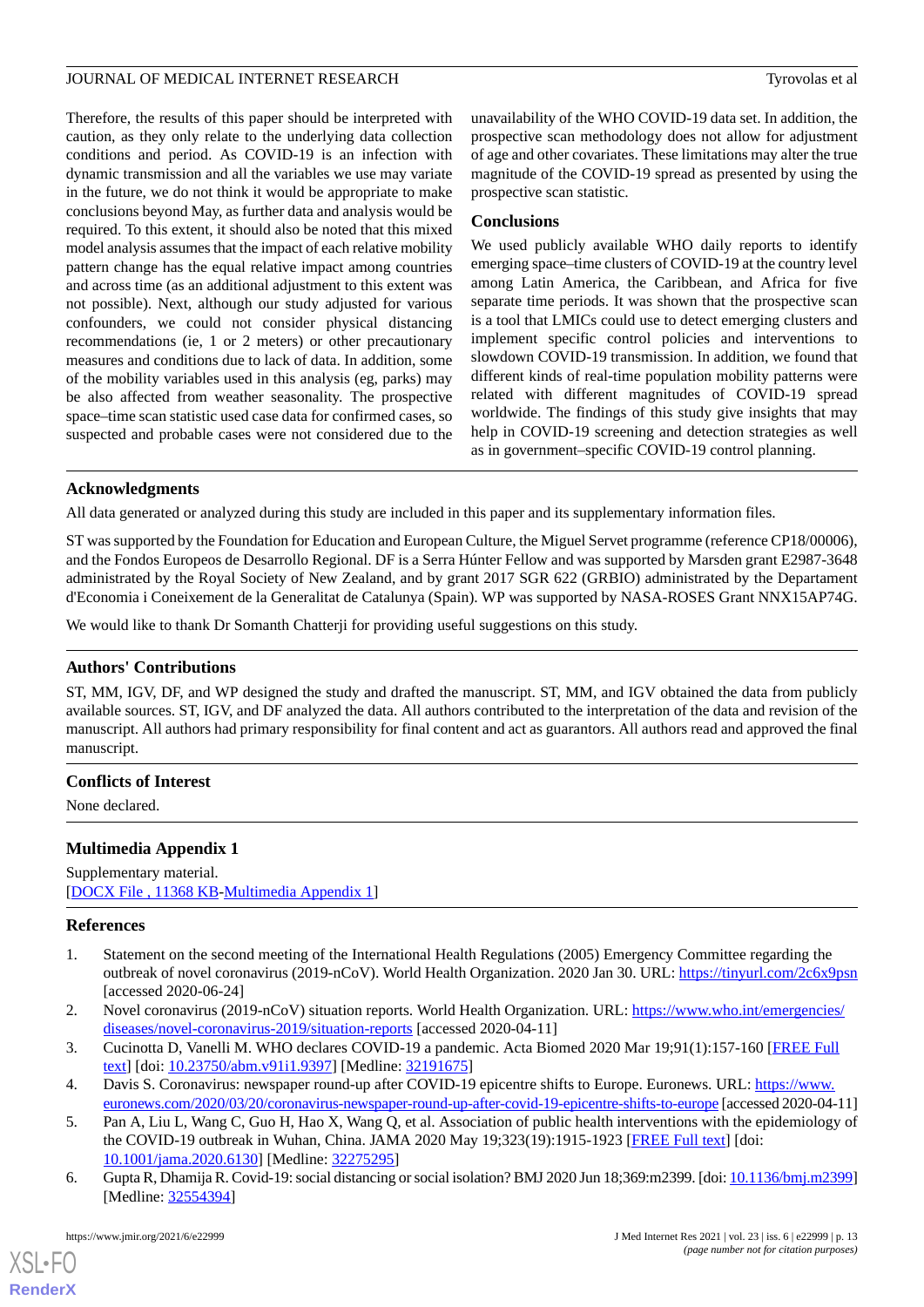- <span id="page-13-0"></span>7. Burki T. COVID-19 in Latin America. Lancet Infect Dis 2020 May;20(5):547-548 [[FREE Full text](http://europepmc.org/abstract/MED/32311323)] [doi: [10.1016/S1473-3099\(20\)30303-0\]](http://dx.doi.org/10.1016/S1473-3099(20)30303-0) [Medline: [32311323](http://www.ncbi.nlm.nih.gov/entrez/query.fcgi?cmd=Retrieve&db=PubMed&list_uids=32311323&dopt=Abstract)]
- <span id="page-13-1"></span>8. Gilbert M, Pullano G, Pinotti F, Valdano E, Poletto C, Boëlle PY, et al. Preparedness and vulnerability of African countries against importations of COVID-19: a modelling study. Lancet 2020 Mar 14;395(10227):871-877 [[FREE Full text](http://europepmc.org/abstract/MED/32087820)] [doi: [10.1016/S0140-6736\(20\)30411-6\]](http://dx.doi.org/10.1016/S0140-6736(20)30411-6) [Medline: [32087820](http://www.ncbi.nlm.nih.gov/entrez/query.fcgi?cmd=Retrieve&db=PubMed&list_uids=32087820&dopt=Abstract)]
- <span id="page-13-2"></span>9. Kulldorff M, Heffernan R, Hartman J, Assunção R, Mostashari F. A space-time permutation scan statistic for disease outbreak detection. PLoS Med 2005 Mar;2(3):e59 [[FREE Full text](https://dx.plos.org/10.1371/journal.pmed.0020059)] [doi: [10.1371/journal.pmed.0020059](http://dx.doi.org/10.1371/journal.pmed.0020059)] [Medline: [15719066](http://www.ncbi.nlm.nih.gov/entrez/query.fcgi?cmd=Retrieve&db=PubMed&list_uids=15719066&dopt=Abstract)]
- <span id="page-13-4"></span><span id="page-13-3"></span>10. Desjardins M, Hohl A, Delmelle E. Rapid surveillance of COVID-19 in the United States using a prospective space-time scan statistic: detecting and evaluating emerging clusters. Appl Geogr 2020 May;118:102202 [\[FREE Full text\]](http://europepmc.org/abstract/MED/32287518) [doi: [10.1016/j.apgeog.2020.102202\]](http://dx.doi.org/10.1016/j.apgeog.2020.102202) [Medline: [32287518\]](http://www.ncbi.nlm.nih.gov/entrez/query.fcgi?cmd=Retrieve&db=PubMed&list_uids=32287518&dopt=Abstract)
- <span id="page-13-5"></span>11. Sun K, Chen J, Viboud C. Early epidemiological analysis of the coronavirus disease 2019 outbreak based on crowdsourced data: a population-level observational study. Lancet Digit Health 2020 Apr;2(4):e201-e208 [\[FREE Full text\]](https://linkinghub.elsevier.com/retrieve/pii/S2589-7500(20)30026-1) [doi: [10.1016/S2589-7500\(20\)30026-1\]](http://dx.doi.org/10.1016/S2589-7500(20)30026-1) [Medline: [32309796](http://www.ncbi.nlm.nih.gov/entrez/query.fcgi?cmd=Retrieve&db=PubMed&list_uids=32309796&dopt=Abstract)]
- <span id="page-13-6"></span>12. Shen C, Chen A, Luo C, Zhang J, Feng B, Liao W. Using reports of symptoms and diagnoses on social media to predict COVID-19 case counts in mainland China: observational infoveillance study. J Med Internet Res 2020 May 28;22(5):e19421 [[FREE Full text](https://www.jmir.org/2020/5/e19421/)] [doi: [10.2196/19421\]](http://dx.doi.org/10.2196/19421) [Medline: [32452804\]](http://www.ncbi.nlm.nih.gov/entrez/query.fcgi?cmd=Retrieve&db=PubMed&list_uids=32452804&dopt=Abstract)
- <span id="page-13-7"></span>13. Ye J. The role of health technology and informatics in a global public health emergency: practices and implications from the COVID-19 pandemic. JMIR Med Inform 2020 Jul 14;8(7):e19866 [[FREE Full text](https://medinform.jmir.org/2020/7/e19866/)] [doi: [10.2196/19866\]](http://dx.doi.org/10.2196/19866) [Medline: [32568725](http://www.ncbi.nlm.nih.gov/entrez/query.fcgi?cmd=Retrieve&db=PubMed&list_uids=32568725&dopt=Abstract)]
- <span id="page-13-8"></span>14. Tariq A, Lee Y, Roosa K, Blumberg S, Yan P, Ma S, et al. Real-time monitoring the transmission potential of COVID-19 in Singapore, March 2020. BMC Med 2020 Jun 03;18(1):166 [[FREE Full text\]](https://bmcmedicine.biomedcentral.com/articles/10.1186/s12916-020-01615-9) [doi: [10.1186/s12916-020-01615-9\]](http://dx.doi.org/10.1186/s12916-020-01615-9) [Medline: [32493466](http://www.ncbi.nlm.nih.gov/entrez/query.fcgi?cmd=Retrieve&db=PubMed&list_uids=32493466&dopt=Abstract)]
- <span id="page-13-9"></span>15. Han E, Tan MMJ, Turk E, Sridhar D, Leung GM, Shibuya K, et al. Lessons learnt from easing COVID-19 restrictions: an analysis of countries and regions in Asia Pacific and Europe. Lancet 2020 Nov 07;396(10261):1525-1534 [[FREE Full text](http://europepmc.org/abstract/MED/32979936)] [doi: [10.1016/S0140-6736\(20\)32007-9](http://dx.doi.org/10.1016/S0140-6736(20)32007-9)] [Medline: [32979936\]](http://www.ncbi.nlm.nih.gov/entrez/query.fcgi?cmd=Retrieve&db=PubMed&list_uids=32979936&dopt=Abstract)
- <span id="page-13-10"></span>16. Tracking public health and social measures: a global dataset. World Health Organization. URL: [https://www.who.int/](https://www.who.int/emergencies/diseases/novel-coronavirus-2019/phsm) [emergencies/diseases/novel-coronavirus-2019/phsm](https://www.who.int/emergencies/diseases/novel-coronavirus-2019/phsm) [accessed 2021-02-16]
- <span id="page-13-12"></span><span id="page-13-11"></span>17. Fernández D, Giné-Vázquez I, Liu I, Yucel R, Nai Ruscone M, Morena M, et al. Are environmental pollution and biodiversity levels associated to the spread and mortality of COVID-19? A four-month global analysis. Environ Pollut 2021 Feb 15;271:116326 [[FREE Full text](http://europepmc.org/abstract/MED/33412447)] [doi: [10.1016/j.envpol.2020.116326\]](http://dx.doi.org/10.1016/j.envpol.2020.116326) [Medline: [33412447\]](http://www.ncbi.nlm.nih.gov/entrez/query.fcgi?cmd=Retrieve&db=PubMed&list_uids=33412447&dopt=Abstract)
- <span id="page-13-13"></span>18. About the alert system. Unite Against COVID-19. URL: <https://covid19.govt.nz/alert-system/covid-19-alert-system/> [accessed 2020-04-12]
- <span id="page-13-14"></span>19. IHME COVID-19 health service utilization forecasting team, Murray CJL. Forecasting the impact of the first wave of the COVID-19 pandemic on hospital demand and deaths for the USA and European Economic Area countries. medRxiv. Preprint posted online on April 26, 2020. [doi:  $10.1101/2020.04.21.20074732$ ]
- 20. Variation in government responses to COVID-19. Blavatnik School of Government. URL: [https://www.bsg.ox.ac.uk/](https://www.bsg.ox.ac.uk/research/publications/variation-government-responses-covid-19) [research/publications/variation-government-responses-covid-19](https://www.bsg.ox.ac.uk/research/publications/variation-government-responses-covid-19) [accessed 2020-06-24]
- <span id="page-13-17"></span><span id="page-13-16"></span><span id="page-13-15"></span>21. Vernaccini L, Doherty B, Marin Ferrer M. INFORM Epidemic Risk Index: support collaborative risk assessment for health threats. JRC Publications Repository. 2018. URL: [https://ec.europa.eu/jrc/en/publication/](https://ec.europa.eu/jrc/en/publication/eur-scientific-and-technical-research-reports/inform-epidemic-risk-index-support-collaborative-risk-assessment-health-threats) [eur-scientific-and-technical-research-reports/inform-epidemic-risk-index-support-collaborative-risk-assessment-health-threats](https://ec.europa.eu/jrc/en/publication/eur-scientific-and-technical-research-reports/inform-epidemic-risk-index-support-collaborative-risk-assessment-health-threats) [accessed 2020-04-12]
- <span id="page-13-18"></span>22. World Bank country and lending groups. World Bank Data Help Desk. URL: [https://datahelpdesk.worldbank.org/](https://datahelpdesk.worldbank.org/knowledgebase/articles/906519-world-bank-country-and-lending-groups) [knowledgebase/articles/906519-world-bank-country-and-lending-groups](https://datahelpdesk.worldbank.org/knowledgebase/articles/906519-world-bank-country-and-lending-groups) [accessed 2020-04-12]
- <span id="page-13-19"></span>23. Community mobility reports. Google. URL: <https://www.google.com/covid19/mobility/> [accessed 2020-05-17]
- <span id="page-13-20"></span>24. Moraga P. Small area disease risk estimation and visualization using R. R J 2018;10(1):495. [doi: [10.32614/rj-2018-036](http://dx.doi.org/10.32614/rj-2018-036)]
- <span id="page-13-21"></span>25. Islam N, Sharp SJ, Chowell G, Shabnam S, Kawachi I, Lacey B, et al. Physical distancing interventions and incidence of coronavirus disease 2019: natural experiment in 149 countries. BMJ 2020 Jul 15;370:m2743 [\[FREE Full text\]](http://www.bmj.com/lookup/pmidlookup?view=long&pmid=32669358) [doi: [10.1136/bmj.m2743\]](http://dx.doi.org/10.1136/bmj.m2743) [Medline: [32669358](http://www.ncbi.nlm.nih.gov/entrez/query.fcgi?cmd=Retrieve&db=PubMed&list_uids=32669358&dopt=Abstract)]
- <span id="page-13-22"></span>26. Allévius B, Höhle M. An unconditional space–time scan statistic for ZIP - distributed data. Scand J Statist 2018 Jun 05;46(1):142-159 [[FREE Full text](https://onlinelibrary.wiley.com/doi/abs/10.1111/sjos.12341)] [doi: [10.1111/sjos.12341\]](http://dx.doi.org/10.1111/sjos.12341)
- <span id="page-13-23"></span>27. Brooks M, Kristensen K, Benthem K, Magnusson A, Berg C, Nielsen A, et al. glmmTMB balances speed and flexibility among packages for zero-inflated generalized linear mixed modeling. R J 2017;9(2):378. [doi: [10.32614/rj-2017-066](http://dx.doi.org/10.32614/rj-2017-066)]
- 28. Akoglu H. User's guide to correlation coefficients. Turk J Emerg Med 2018 Sep;18(3):91-93 [[FREE Full text](https://linkinghub.elsevier.com/retrieve/pii/S2452-2473(18)30216-4)] [doi: [10.1016/j.tjem.2018.08.001](http://dx.doi.org/10.1016/j.tjem.2018.08.001)] [Medline: [30191186](http://www.ncbi.nlm.nih.gov/entrez/query.fcgi?cmd=Retrieve&db=PubMed&list_uids=30191186&dopt=Abstract)]
- 29. Lipsitch M, Swerdlow DL, Finelli L. Defining the epidemiology of Covid-19 studies needed. N Engl J Med 2020 Mar 26;382(13):1194-1196. [doi: [10.1056/NEJMp2002125\]](http://dx.doi.org/10.1056/NEJMp2002125) [Medline: [32074416\]](http://www.ncbi.nlm.nih.gov/entrez/query.fcgi?cmd=Retrieve&db=PubMed&list_uids=32074416&dopt=Abstract)
- 30. Payne C. COVID-19 in Africa. Nat Hum Behav 2020 May;4(5):436-437. [doi: [10.1038/s41562-020-0870-5](http://dx.doi.org/10.1038/s41562-020-0870-5)] [Medline: [32246105](http://www.ncbi.nlm.nih.gov/entrez/query.fcgi?cmd=Retrieve&db=PubMed&list_uids=32246105&dopt=Abstract)]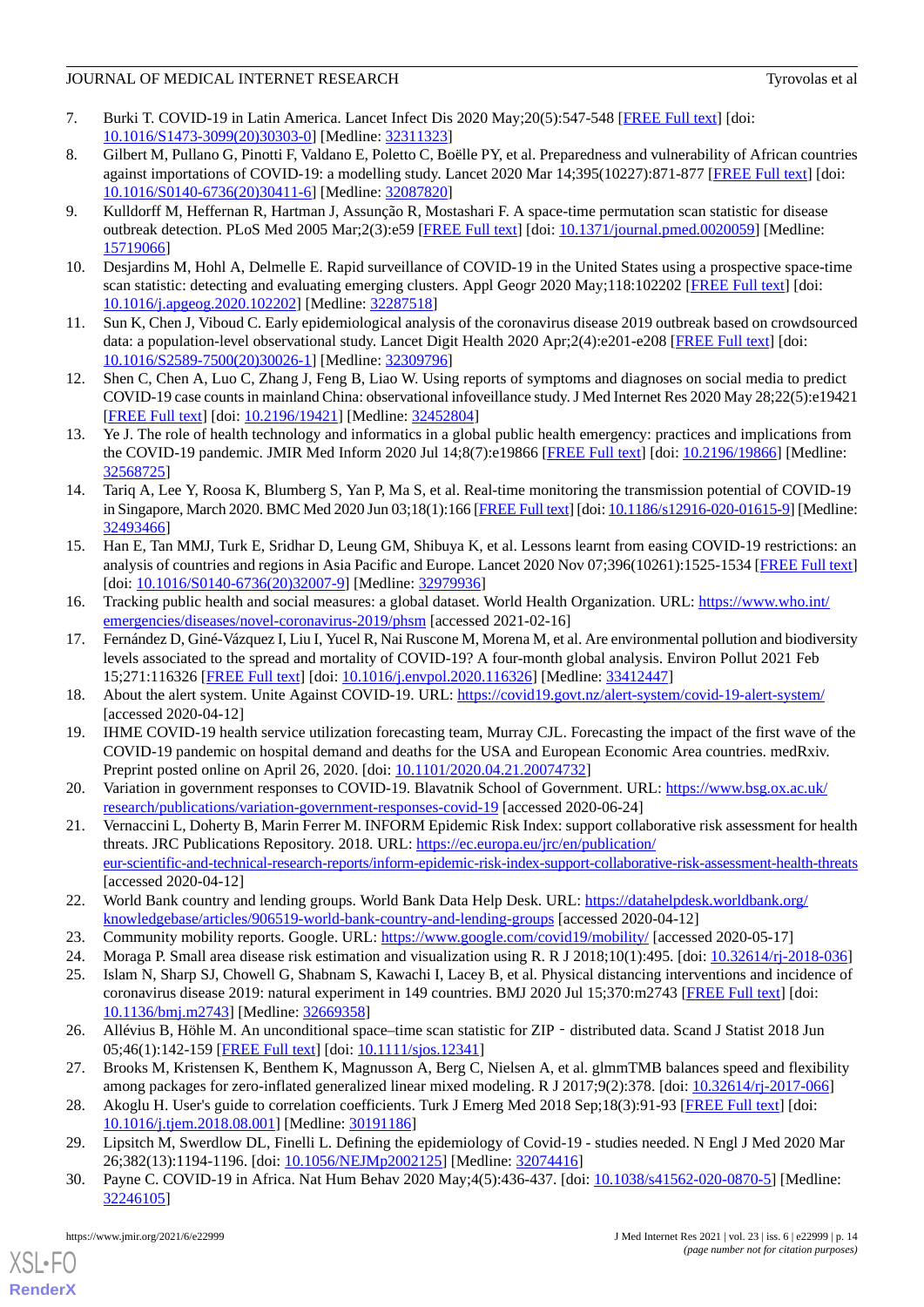- <span id="page-14-0"></span>31. Flaxman S, Mishra S, Gandy A, Unwin HJT, Mellan TA, Coupland H, Imperial College COVID-19 Response Team, et al. Estimating the effects of non-pharmaceutical interventions on COVID-19 in Europe. Nature 2020 Aug;584(7820):257-261. [doi: [10.1038/s41586-020-2405-7](http://dx.doi.org/10.1038/s41586-020-2405-7)] [Medline: [32512579\]](http://www.ncbi.nlm.nih.gov/entrez/query.fcgi?cmd=Retrieve&db=PubMed&list_uids=32512579&dopt=Abstract)
- <span id="page-14-2"></span><span id="page-14-1"></span>32. Lyu W, Wehby GL. Community use of face masks and COVID-19: evidence from a natural experiment of state mandates in the US. Health Aff (Millwood) 2020 Aug;39(8):1419-1425. [doi: [10.1377/hlthaff.2020.00818](http://dx.doi.org/10.1377/hlthaff.2020.00818)] [Medline: [32543923](http://www.ncbi.nlm.nih.gov/entrez/query.fcgi?cmd=Retrieve&db=PubMed&list_uids=32543923&dopt=Abstract)]
- 33. Block P, Hoffman M, Raabe IJ, Dowd JB, Rahal C, Kashyap R, et al. Social network-based distancing strategies to flatten the COVID-19 curve in a post-lockdown world. Nat Hum Behav 2020 Jun;4(6):588-596. [doi: [10.1038/s41562-020-0898-6\]](http://dx.doi.org/10.1038/s41562-020-0898-6) [Medline: [32499576](http://www.ncbi.nlm.nih.gov/entrez/query.fcgi?cmd=Retrieve&db=PubMed&list_uids=32499576&dopt=Abstract)]
- <span id="page-14-4"></span><span id="page-14-3"></span>34. Shuchman M. Low- and middle-income countries face up to COVID-19. Nat Med 2020 Jul;26(7):986-988. [doi: [10.1038/d41591-020-00020-2\]](http://dx.doi.org/10.1038/d41591-020-00020-2) [Medline: [32439872\]](http://www.ncbi.nlm.nih.gov/entrez/query.fcgi?cmd=Retrieve&db=PubMed&list_uids=32439872&dopt=Abstract)
- <span id="page-14-5"></span>35. Sehra ST, George M, Wiebe DJ, Fundin S, Baker JF. Cell phone activity in categories of places and associations with growth in cases of COVID-19 in the US. JAMA Intern Med 2020 Dec 01;180(12):1614-1620. [doi: [10.1001/jamainternmed.2020.4288\]](http://dx.doi.org/10.1001/jamainternmed.2020.4288) [Medline: [32865556\]](http://www.ncbi.nlm.nih.gov/entrez/query.fcgi?cmd=Retrieve&db=PubMed&list_uids=32865556&dopt=Abstract)
- <span id="page-14-6"></span>36. Coronavirus disease (COVID-19): how is it transmitted? World Health Organization. URL: [https://www.who.int/news-room/](https://www.who.int/news-room/q-a-detail/coronavirus-disease-covid-19-how-is-it-transmitted) [q-a-detail/coronavirus-disease-covid-19-how-is-it-transmitted](https://www.who.int/news-room/q-a-detail/coronavirus-disease-covid-19-how-is-it-transmitted) [accessed 2020-12-08]
- <span id="page-14-7"></span>37. Changruenngam S, Bicout DJ, Modchang C. How the individual human mobility spatio-temporally shapes the disease transmission dynamics. Sci Rep 2020 Jul 09;10(1):11325. [doi: [10.1038/s41598-020-68230-9](http://dx.doi.org/10.1038/s41598-020-68230-9)] [Medline: [32647225](http://www.ncbi.nlm.nih.gov/entrez/query.fcgi?cmd=Retrieve&db=PubMed&list_uids=32647225&dopt=Abstract)]
- <span id="page-14-8"></span>38. Maxmen A. How poorer countries are scrambling to prevent a coronavirus disaster. Nature 2020 Apr;580(7802):173-174. [doi: [10.1038/d41586-020-00983-9](http://dx.doi.org/10.1038/d41586-020-00983-9)] [Medline: [32242110\]](http://www.ncbi.nlm.nih.gov/entrez/query.fcgi?cmd=Retrieve&db=PubMed&list_uids=32242110&dopt=Abstract)
- <span id="page-14-9"></span>39. Wang C, Pan R, Wan X, Tan Y, Xu L, Ho CS, et al. Immediate psychological responses and associated factors during the initial stage of the 2019 coronavirus disease (COVID-19) epidemic among the general population in China. Int J Environ Res Public Health 2020 Mar 06;17(5):1729 [[FREE Full text](https://www.mdpi.com/resolver?pii=ijerph17051729)] [doi: [10.3390/ijerph17051729](http://dx.doi.org/10.3390/ijerph17051729)] [Medline: [32155789\]](http://www.ncbi.nlm.nih.gov/entrez/query.fcgi?cmd=Retrieve&db=PubMed&list_uids=32155789&dopt=Abstract)
- <span id="page-14-10"></span>40. Sehra ST, Kishfy LJ, Brodski A, George MD, Wiebe DJ, Baker JF. Association of cell phone location data and trends in COVID-19 infections during loosening of stay-at-home restrictions. J Travel Med 2020 Dec 23;27(8):taaa177 [[FREE Full](http://europepmc.org/abstract/MED/32970146) [text](http://europepmc.org/abstract/MED/32970146)] [doi: [10.1093/jtm/taaa177](http://dx.doi.org/10.1093/jtm/taaa177)] [Medline: [32970146\]](http://www.ncbi.nlm.nih.gov/entrez/query.fcgi?cmd=Retrieve&db=PubMed&list_uids=32970146&dopt=Abstract)
- <span id="page-14-11"></span>41. Parnell A, Goniewicz K, Khorram-Manesh A, Burkle FM, Al-Wathinani A, Hertelendy AJ. COVID-19 a health reform catalyst? —Analyzing single-payer options in the U.S.: considering economic values, recent proposals, and existing models from abroad. J Hosp Adm 2020 Aug 04;9(4):10. [doi: [10.5430/jha.v9n4p10](http://dx.doi.org/10.5430/jha.v9n4p10)]
- <span id="page-14-12"></span>42. Khorram-Manesh A, Carlström E, Hertelendy AJ, Goniewicz K, Casady CB, Burkle FM. Does the prosperity of a country play a role in COVID-19 outcomes? Disaster Med Public Health Prep 2020 Aug 12:1-10 [\[FREE Full text\]](http://europepmc.org/abstract/MED/32782059) [doi: [10.1017/dmp.2020.304\]](http://dx.doi.org/10.1017/dmp.2020.304) [Medline: [32782059](http://www.ncbi.nlm.nih.gov/entrez/query.fcgi?cmd=Retrieve&db=PubMed&list_uids=32782059&dopt=Abstract)]
- <span id="page-14-13"></span>43. Purnhagen KP, De Ruijter A, Flear ML, Hervey TK, Herwig A. More competences than you knew? The web of health competence for European Union action in response to the COVID-19 outbreak. Eur J Risk Regul 2020 Apr 16;11(2):297-306. [doi: [10.1017/err.2020.35\]](http://dx.doi.org/10.1017/err.2020.35)
- 44. Silver L, Johnson C. 1. Majorities in sub-Saharan Africa own mobile phones, but smartphone adoption is modest. Pew Research Center. 2018. URL: [https://www.pewresearch.org/global/2018/10/09/](https://www.pewresearch.org/global/2018/10/09/majorities-in-sub-saharan-africa-own-mobile-phones-but-smartphone-adoption-is-modest/) [majorities-in-sub-saharan-africa-own-mobile-phones-but-smartphone-adoption-is-modest/](https://www.pewresearch.org/global/2018/10/09/majorities-in-sub-saharan-africa-own-mobile-phones-but-smartphone-adoption-is-modest/) [accessed 2020-06-24]

## **Abbreviations**

**INFORM:** Index for Risk Management **LIC:** low-income country **LMIC:** low-income and middle-income country **NB:** negative binomial **RR:** relative risk **SIR:** standardized incidence ratio **WHO:** World Health Organization

*Edited by G Eysenbach, C Basch; submitted 29.07.20; peer-reviewed by M Miyachi, J Li, I Mircheva, R De Carvalho, K Goniewicz, A Azzam; comments to author 17.11.20; revised version received 29.01.21; accepted 21.02.21; published 14.06.21*

*Please cite as: Tyrovolas S, Giné-Vázquez I, Fernández D, Morena M, Koyanagi A, Janko M, Haro JM, Lin Y, Lee P, Pan W, Panagiotakos D, Molassiotis A Estimating the COVID-19 Spread Through Real-time Population Mobility Patterns: Surveillance in Low- and Middle-Income Countries J Med Internet Res 2021;23(6):e22999 URL: <https://www.jmir.org/2021/6/e22999> doi: [10.2196/22999](http://dx.doi.org/10.2196/22999) PMID: [33950850](http://www.ncbi.nlm.nih.gov/entrez/query.fcgi?cmd=Retrieve&db=PubMed&list_uids=33950850&dopt=Abstract)*